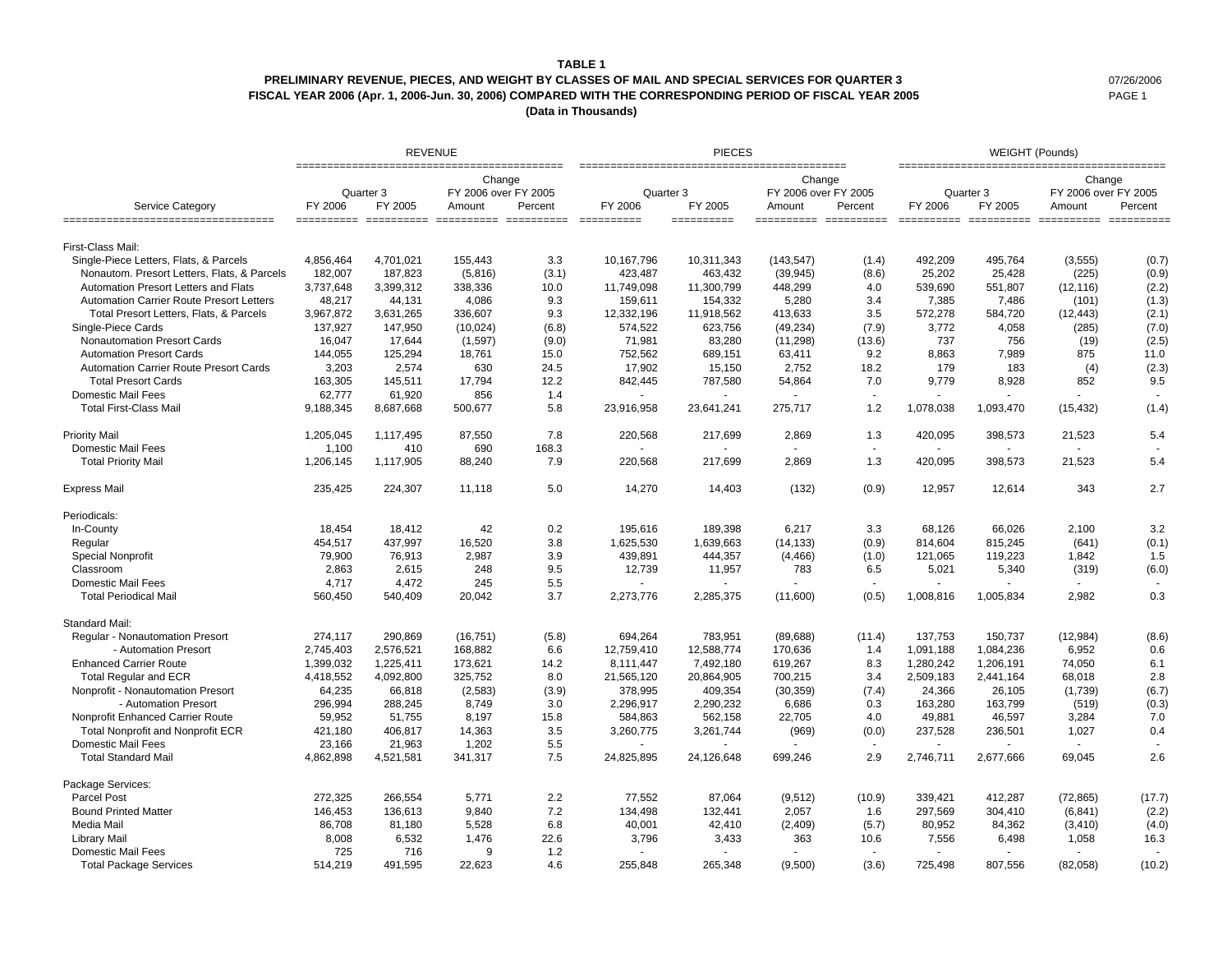### **PRELIMINARY REVENUE, PIECES, AND WEIGHT BY CLASSES OF MAIL AND SPECIAL SERVICES FOR QUARTER 3** 07/26/2006 **FISCAL YEAR 2006 (Apr. 1, 2006-Jun. 30, 2006) COMPARED WITH THE CORRESPONDING PERIOD OF FISCAL YEAR 2005** PAGE 2 **(Data in Thousands)**

|                                                          |                       |                                            | <b>REVENUE</b>                 |                                    |                                    | <b>PIECES</b>         |                                |                       | <b>WEIGHT (Pounds)</b><br>==========================<br>============= |                                                                           |                                        |                       |
|----------------------------------------------------------|-----------------------|--------------------------------------------|--------------------------------|------------------------------------|------------------------------------|-----------------------|--------------------------------|-----------------------|-----------------------------------------------------------------------|---------------------------------------------------------------------------|----------------------------------------|-----------------------|
|                                                          |                       | =============================<br>Quarter 3 | Change<br>FY 2006 over FY 2005 | -----------------                  | Quarter 3                          |                       | Change<br>FY 2006 over FY 2005 |                       |                                                                       | Quarter 3                                                                 | Change<br>FY 2006 over FY 2005         |                       |
| Service Category<br>==================================== | FY 2006<br>========== | FY 2005<br>==========                      | Amount                         | Percent<br>$=$ = = = = = = = = = = | FY 2006<br>$=$ = = = = = = = = = = | FY 2005<br>========== | Amount<br>$=$ ==========       | Percent<br>========== | FY 2006<br>$=$ = = = = = = = = = =                                    | FY 2005<br>==========                                                     | Amount<br>==========                   | Percent<br>========== |
| U.S. Postal Service Mail                                 |                       |                                            |                                |                                    | 369.467                            | 153,317               | 216.150                        | 141.0                 | 33,225                                                                | 27.690                                                                    | 5.536                                  | 20.0                  |
| Free Mail for the Blind and Handicapped                  |                       |                                            |                                |                                    | 17,995                             | 19,460                | (1,465)                        | (7.5)                 | 8,930                                                                 | 8,849                                                                     | 81                                     | 0.9                   |
| <b>Total Domestic Mail</b>                               | 16,567,483            | 15,583,465                                 | 984,018                        | 6.3                                | 51,894,778                         | 50,723,492            | 1,171,286                      | 2.3                   | 6,034,271                                                             | 6,032,251                                                                 | 2,020                                  | 0.0                   |
| International Mail:                                      |                       |                                            |                                |                                    |                                    |                       |                                |                       |                                                                       |                                                                           |                                        |                       |
| Economy - Letter-Post                                    | 10,274                | 9.282                                      | 992                            | 10.7                               | 1.307                              | 1,337                 | (29)                           | (2.2)                 | 4.200                                                                 | 4.433                                                                     | (233)                                  | (5.3)                 |
| - Parcel Post                                            | 17,831                | 18.822                                     | (991)                          | (5.3)                              | 511                                | 650                   | (139)                          | (21.3)                | 7,898                                                                 | 8,033                                                                     | (135)                                  | (1.7)                 |
| - Periodicals                                            | 4,446                 | 4,322                                      | 125                            | 2.9                                | 2,807                              | 3,484                 | (677)                          | (19.4)                | 1,416                                                                 | 1,740                                                                     | (324)                                  | (18.6)                |
| <b>Total Economy Mail</b>                                | 32,551                | 32,425                                     | 126                            | 0.4                                | 4,626                              | 5,470                 | (845)                          | (15.4)                | 13,514                                                                | 14,206                                                                    | (692)                                  | (4.9)                 |
| Letter-Post<br>Airmail -                                 | 170,423               | 163,805                                    | 6,618                          | 4.0                                | 108,844                            | 114,170               | (5,327)                        | (4.7)                 | 15,156                                                                | 14,144                                                                    | 1,012                                  | 7.2                   |
| - Parcel Post                                            | 67,741                | 59,224                                     | 8,517                          | 14.4                               | 1,776                              | 1,872                 | (96)                           | (5.1)                 | 15,051                                                                | 13,305                                                                    | 1,745                                  | 13.1                  |
| <b>Total Airmail</b>                                     | 238,164               | 223,029                                    | 15,135                         | 6.8                                | 110,620                            | 116,043               | (5, 423)                       | (4.7)                 | 30,207                                                                | 27,450                                                                    | 2,757                                  | 10.0                  |
| <b>International Express Mail</b>                        | 56,611                | 50,952                                     | 5,659                          | 11.1                               | 1,527                              | 1,499                 | 28                             | 1.9                   | 6,929                                                                 | 6,486                                                                     | 442                                    | 6.8                   |
| International Surface Airlift Mail                       | 23,580                | 17,618                                     | 5,963                          | 33.8                               | 36,973                             | 28,068                | 8,905                          | 31.7                  | 6,588                                                                 | 5,417                                                                     | 1,171                                  | 21.6                  |
| <b>International Priority Airmail</b>                    | 27,018                | 23,639                                     | 3,380                          | 14.3                               | 50,443                             | 50,254                | 190                            | 0.4                   | 3,833                                                                 | 3,529                                                                     | 304                                    | 8.6                   |
| <b>International Other Mail</b>                          | 2,698                 | 2,915                                      | (216)                          | (7.4)                              | 1,028                              | 1,098                 | (70)                           | (6.3)                 | 356                                                                   | 383                                                                       | (26)                                   | (6.9)                 |
| <b>International Mail Subtotal</b>                       | 380,623               | 350,577                                    | 30,046                         | 8.6                                | 205,216                            | 202,431               | 2,786                          | 1.4                   | 61,426                                                                | 57,470                                                                    | 3.956                                  | 6.9                   |
| <b>Foreign Postal Transactions</b>                       | 44,274                | 75,449                                     | (31, 175)                      | (41.3)                             | $\sim$                             |                       |                                | $\sim$                |                                                                       |                                                                           |                                        |                       |
| <b>International Mail Fees</b>                           | 3,597                 | 4,644                                      | (1,047)                        | (22.5)                             |                                    |                       |                                |                       | $\sim$                                                                |                                                                           |                                        |                       |
| <b>Total International Mail</b>                          | 428,493               | 430,669                                    | (2, 176)                       | (0.5)                              | 205,216                            | 202,431               | 2,786                          | 1.4                   | 61,426                                                                | 57,470                                                                    | 3,956                                  | 6.9                   |
| <b>Total All Mail</b>                                    | 16,995,976            | 16,014,134                                 | 981,842                        | 6.1                                | 52,099,994                         | 50,925,922            | 1,174,072                      | 2.3                   | 6,095,697                                                             | 6,089,721                                                                 | 5,976                                  | 0.1                   |
|                                                          |                       |                                            |                                |                                    |                                    |                       |                                |                       |                                                                       |                                                                           |                                        |                       |
| <b>Domestic Additional Services:</b>                     |                       |                                            |                                |                                    |                                    |                       |                                |                       |                                                                       |                                                                           |                                        |                       |
| Registered                                               | 14,137                | 15,809                                     | (1,672)                        | (10.6)                             | 1,210                              | 1,397                 | (188)                          | (13.4)                |                                                                       |                                                                           |                                        |                       |
| Insurance                                                | 29,967                | 30,495                                     | (528)                          | (1.7)                              | 11,268                             | 12,999                | (1,731)                        | (13.3)                |                                                                       |                                                                           |                                        |                       |
| <b>Collect on Delivery</b>                               | 2,342                 | 2.402                                      | (60)                           | (2.5)                              | 355                                | 394                   | (39)                           | (9.8)                 |                                                                       |                                                                           |                                        |                       |
| Certified                                                | 157,699               | 154,692                                    | 3,008                          | 1.9                                | 65,708                             | 67,257                | (1,549)                        | (2.3)                 |                                                                       |                                                                           |                                        |                       |
| <b>Delivery Receipt Services</b>                         | 152,845               | 143,991                                    | 8,854                          | 6.1                                | 235,736                            | 232,883               | 2,853                          | 1.2                   |                                                                       |                                                                           |                                        |                       |
| <b>Money Orders</b>                                      | 41,702                | 41,512                                     | 191                            | 0.5                                | 43,486                             | 44,636                | (1, 150)                       | (2.6)                 |                                                                       |                                                                           |                                        |                       |
| Domestic Additional Services Subtotal                    | 398,693               | 388,901                                    | 9,792                          | 2.5                                | 357,763                            | 359,567               | (1,804)                        | (0.5)                 |                                                                       |                                                                           |                                        |                       |
| Outstanding MO Taken into Revenue                        | 10,373                | 7,206                                      | 3,167                          | 43.9                               |                                    |                       |                                |                       |                                                                       |                                                                           |                                        |                       |
| Stamped Envelopes and Cards                              | 6,545                 | 5,129                                      | 1,416                          | 27.6                               |                                    |                       |                                |                       |                                                                       |                                                                           |                                        |                       |
| <b>Box Rents</b>                                         | 209,025               | 198,744                                    | 10,282                         | 5.2                                |                                    |                       |                                |                       |                                                                       |                                                                           |                                        |                       |
| <b>Total Domestic Additional Services</b>                | 624,636               | 599,979                                    | 24,657                         | 4.1                                |                                    |                       |                                |                       |                                                                       |                                                                           |                                        |                       |
| <b>International Additional Services:</b>                |                       |                                            |                                |                                    |                                    |                       |                                |                       |                                                                       |                                                                           | <b>Additional Service Transactions</b> |                       |
| <b>Money Orders</b>                                      | 566                   | 585                                        | (19)                           | (3.2)                              | 133                                | 156                   | (23)                           | (14.7)                |                                                                       | U.S. Postal Service Mail                                                  |                                        |                       |
| <b>Other Services</b>                                    | 6,246                 | 6,532                                      | (286)                          | (4.4)                              | 1,013                              | 1,267                 | (254)                          | (20.1)                |                                                                       | Quarter 3, FY 2006 1/                                                     |                                        |                       |
| <b>Total International Additional Services</b>           | 6,812                 | 7,117                                      | (305)                          | (4.3)                              | 1,145                              | 1,423                 | (277)                          | (19.5)                |                                                                       |                                                                           | =================================      |                       |
| <b>Total Additional Services</b>                         | 631,448               | 607,096                                    | 24,352                         | 4.0                                |                                    |                       |                                |                       |                                                                       | Registered<br>Certified                                                   |                                        | 2,804<br>354          |
| <b>Total Mail and Additional Services</b>                | 17,627,424            | 16,621,230                                 | 1,006,194                      | 6.1                                |                                    |                       |                                |                       |                                                                       | <b>Delivery Receipt Services</b><br>Mail Fee Services<br>Special Handling |                                        | 2,922<br>2,803<br>6   |
| Other Revenue 2/                                         | 259,984               | 253,147                                    | 6.837                          | 2.7                                |                                    |                       |                                |                       |                                                                       | Total                                                                     |                                        | 8.889                 |
| <b>Total Revenue</b>                                     | 17.887.408            | 16,874,377                                 | 1.013.031                      | 6.0                                |                                    |                       |                                |                       |                                                                       |                                                                           |                                        |                       |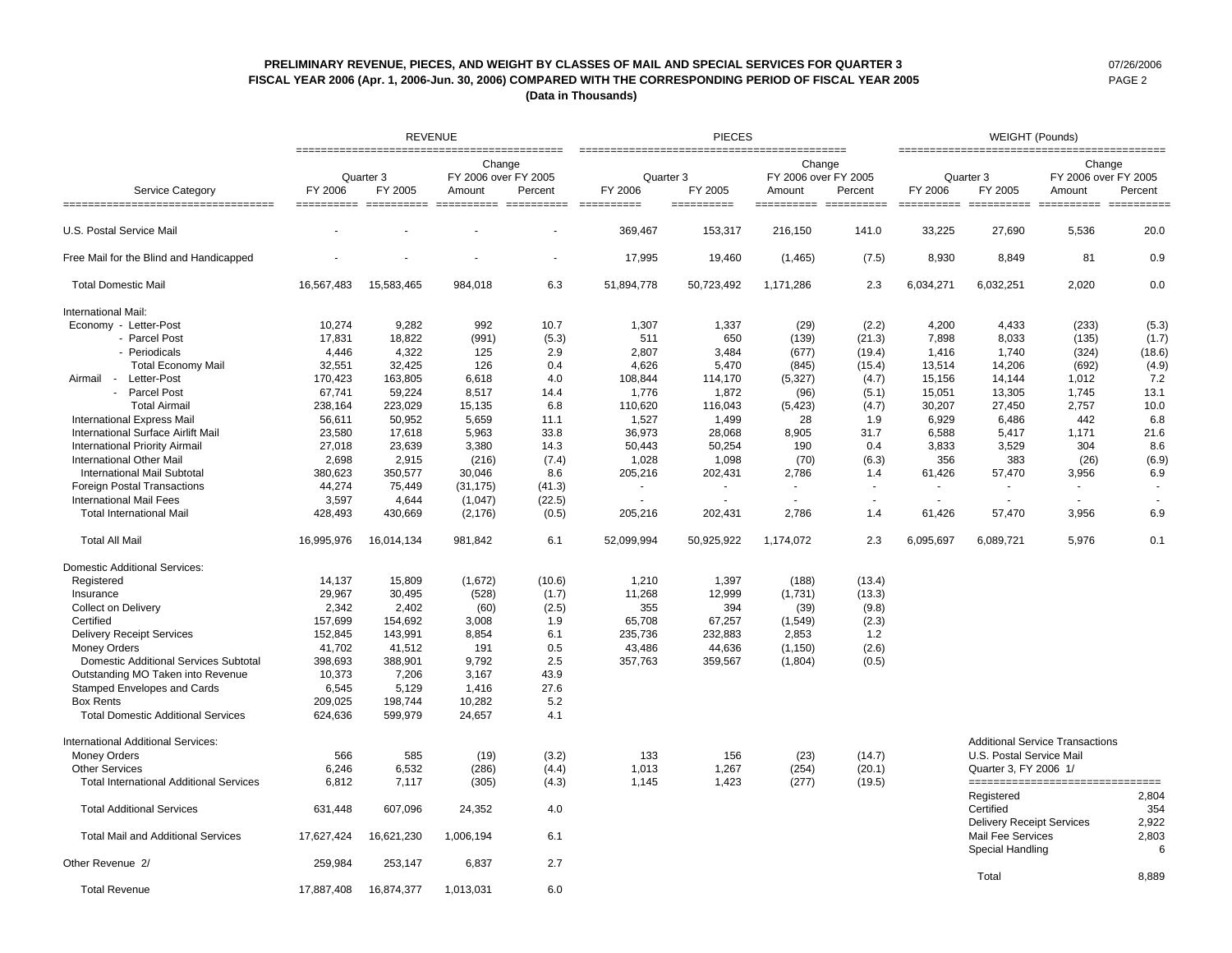### **PRELIMINARY REVENUE, PIECES, AND WEIGHT BY CLASSES OF MAIL AND SPECIAL SERVICES FOR QUARTER 3** 07/26/2006 **FISCAL YEAR 2006 (Apr. 1, 2006-Jun. 30, 2006) COMPARED WITH THE CORRESPONDING PERIOD OF FISCAL YEAR 2005** PAGE 3 **(Data in Thousands)**

### RPW SUMMARY REPORT FOOTNOTES

1/ Not included elsewhere in this report.

2/ Beginning FY 2006 Other Revenue includes Mailgrams. After February 28, 2006 Mailgram service is no longer provided.

- Report totals may not sum due to rounding.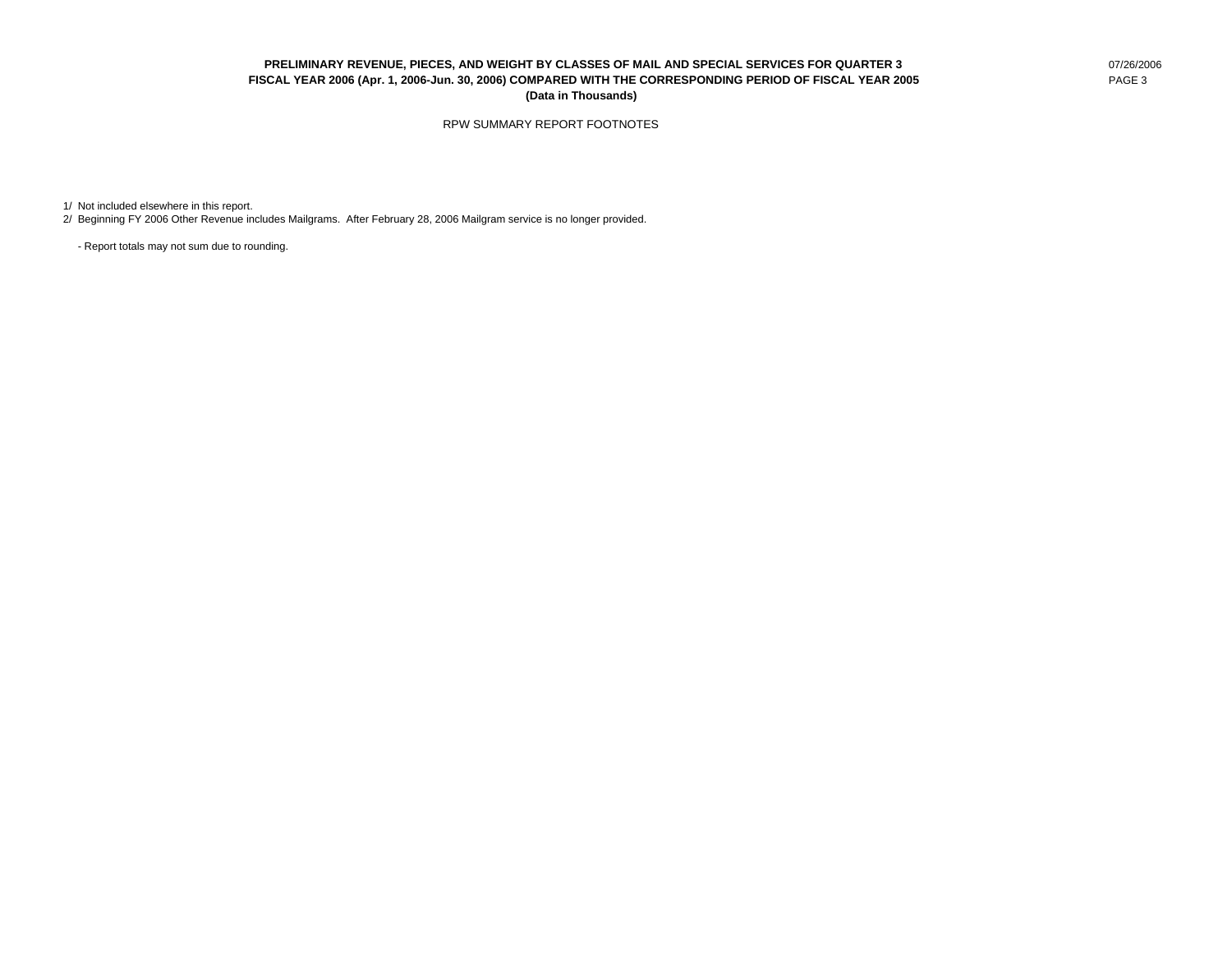#### **TABLE 1-A**

### **PRELIMINARY REVENUE, PIECES, AND WEIGHT BY CLASSES OF MAIL AND SPECIAL SERVICES FOR QUARTER 3 YEAR-TO-DATE** 07/26/2006 **FISCAL YEAR 2006 (Oct. 1, 2005-Jun. 30, 2006) COMPARED WITH THE CORRESPONDING PERIOD OF FISCAL YEAR 2005** PAGE 1

**(Data in Thousands)**

|                                                                  |              | <b>REVENUE</b> |                                |         |                        | <b>PIECES</b>          |                                |         | <b>WEIGHT (Pounds)</b> |               |                                           |         |
|------------------------------------------------------------------|--------------|----------------|--------------------------------|---------|------------------------|------------------------|--------------------------------|---------|------------------------|---------------|-------------------------------------------|---------|
|                                                                  |              | Quarter 3 YTD  | Change<br>FY 2006 over FY 2005 |         | Quarter 3 YTD          |                        | Change<br>FY 2006 over FY 2005 |         |                        | Quarter 3 YTD | Change<br>FY 2006 over FY 2005            |         |
| <b>Service Category</b><br>===================================== | FY 2006      | FY 2005        | Amount                         | Percent | FY 2006<br>=========== | FY 2005<br>=========== | Amount                         | Percent | FY 2006<br>==========  | FY 2005       | Amount<br>========== ========== ========= | Percent |
| First-Class Mail:                                                |              |                |                                |         |                        |                        |                                |         |                        |               |                                           |         |
| Single-Piece Letters, Flats, & Parcels                           | 15, 133, 314 | 15,083,429     | 49,885                         | 0.3     | 32,450,456             | 33,348,383             | (897, 927)                     | (2.7)   | 1,550,496              | 1,590,307     | (39, 811)                                 | (2.5)   |
| Nonautom. Presort Letters, Flats, & Parcels                      | 561,063      | 599,745        | (38,681)                       | (6.4)   | 1,327,800              | 1,480,559              | (152, 758)                     | (10.3)  | 76,936                 | 81.495        | (4, 558)                                  | (5.6)   |
| Automation Presort Letters and Flats                             | 11,200,226   | 10,567,259     | 632,967                        | 6.0     | 35,867,715             | 35,153,509             | 714,206                        | 2.0     | 1,629,435              | 1,598,938     | 30,497                                    | 1.9     |
| <b>Automation Carrier Route Presort Letters</b>                  | 148,149      | 147,163        | 987                            | 0.7     | 502,344                | 519,079                | (16, 735)                      | (3.2)   | 22,744                 | 23,058        | (313)                                     | (1.4)   |
| Total Presort Letters, Flats, & Parcels                          | 11,909,439   | 11,314,166     | 595,272                        | 5.3     | 37,697,859             | 37, 153, 147           | 544,712                        | 1.5     | 1,729,115              | 1,703,490     | 25,625                                    | 1.5     |
| Single-Piece Cards                                               | 415,819      | 451,008        | (35, 189)                      | (7.8)   | 1,740,733              | 1,899,387              | (158, 654)                     | (8.4)   | 11,386                 | 12,380        | (994)                                     | (8.0)   |
| <b>Nonautomation Presort Cards</b>                               | 53,603       | 59,583         | (5,980)                        | (10.0)  | 244,577                | 281,385                | (36, 808)                      | (13.1)  | 2,334                  | 2,500         | (165)                                     | (6.6)   |
| <b>Automation Presort Cards</b>                                  | 414,725      | 361,719        | 53,006                         | 14.7    | 2,206,166              | 1,989,527              | 216,640                        | 10.9    | 25,551                 | 22,631        | 2,919                                     | 12.9    |
| <b>Automation Carrier Route Presort Cards</b>                    | 9,952        | 9,414          | 538                            | 5.7     | 56,758                 | 55,442                 | 1,316                          | 2.4     | 533                    | 569           | (36)                                      | (6.4)   |
| <b>Total Presort Cards</b>                                       | 478,281      | 430,716        | 47,564                         | 11.0    | 2,507,501              | 2,326,353              | 181,148                        | 7.8     | 28,418                 | 25,700        | 2,718                                     | 10.6    |
| <b>Domestic Mail Fees</b>                                        | 203,007      | 217,102        | (14,095)                       | (6.5)   |                        |                        |                                |         |                        |               |                                           |         |
| <b>Total First-Class Mail</b>                                    | 28,139,859   | 27,496,421     | 643,438                        | 2.3     | 74,396,549             | 74,727,270             | (330, 721)                     | (0.4)   | 3,319,415              | 3,331,878     | (12, 463)                                 | (0.4)   |
| Priority Mail                                                    | 3,867,711    | 3,540,513      | 327,198                        | 9.2     | 710,482                | 676,081                | 34,400                         | 5.1     | 1,397,815              | 1,291,801     | 106,013                                   | 8.2     |
| <b>Domestic Mail Fees</b>                                        | 3,537        | 1,229          | 2,307                          | 187.7   |                        |                        |                                |         |                        |               |                                           |         |
| <b>Total Priority Mail</b>                                       | 3,871,248    | 3,541,742      | 329,505                        | 9.3     | 710,482                | 676,081                | 34,400                         | 5.1     | 1,397,815              | 1,291,801     | 106,013                                   | 8.2     |
| <b>Express Mail</b>                                              | 697,494      | 657,045        | 40,449                         | 6.2     | 42,613                 | 41,679                 | 934                            | 2.2     | 41,569                 | 39,450        | 2,120                                     | 5.4     |
| Periodicals:                                                     |              |                |                                |         |                        |                        |                                |         |                        |               |                                           |         |
| In-County                                                        | 53,295       | 54,840         | (1, 545)                       | (2.8)   | 568,972                | 576,657                | (7,684)                        | (1.3)   | 192,587                | 191,508       | 1,079                                     | 0.6     |
| Regular                                                          | 1,345,082    | 1,320,392      | 24,690                         | 1.9     | 4,857,873              | 4,903,307              | (45, 434)                      | (0.9)   | 2,453,879              | 2,461,812     | (7, 933)                                  | (0.3)   |
| <b>Special Nonprofit</b>                                         | 250,485      | 242,991        | 7,495                          | 3.1     | 1,395,097              | 1,384,996              | 10,101                         | 0.7     | 392,120                | 383,244       | 8,875                                     | 2.3     |
| Classroom                                                        | 11,261       | 12,180         | (919)                          | (7.5)   | 43,094                 | 49,016                 | (5,922)                        | (12.1)  | 23,661                 | 25,970        | (2,309)                                   | (8.9)   |
| Domestic Mail Fees                                               | 13,884       | 14,332         | (448)                          | (3.1)   |                        |                        |                                |         |                        |               |                                           |         |
| <b>Total Periodical Mail</b>                                     | 1,674,007    | 1,644,734      | 29,272                         | 1.8     | 6,865,037              | 6,913,976              | (48, 939)                      | (0.7)   | 3,062,247              | 3,062,534     | (288)                                     | (0.0)   |
| Standard Mail:                                                   |              |                |                                |         |                        |                        |                                |         |                        |               |                                           |         |
| Regular - Nonautomation Presort                                  | 852,864      | 893,146        | (40, 283)                      | (4.5)   | 2,216,579              | 2,425,615              | (209, 036)                     | (8.6)   | 437,903                | 464,909       | (27,006)                                  | (5.8)   |
| - Automation Presort                                             | 8,251,960    | 7,797,207      | 454,753                        | 5.8     | 38,758,663             | 37,688,160             | 1,070,503                      | 2.8     | 3,471,380              | 3,412,918     | 58,462                                    | 1.7     |
| <b>Enhanced Carrier Route</b>                                    | 4,288,128    | 3,991,702      | 296,426                        | 7.4     | 24,932,957             | 23,869,503             | 1,063,454                      | 4.5     | 4,147,947              | 4,008,796     | 139,151                                   | 3.5     |
| <b>Total Regular and ECR</b>                                     | 13,392,952   | 12,682,056     | 710,896                        | 5.6     | 65,908,199             | 63,983,278             | 1,924,921                      | 3.0     | 8,057,230              | 7,886,623     | 170,607                                   | 2.2     |
| Nonprofit - Nonautomation Presort                                | 209,460      | 228,348        | (18, 887)                      | (8.3)   | 1,252,293              | 1,400,772              | (148, 479)                     | (10.6)  | 81,338                 | 89,221        | (7,883)                                   | (8.8)   |
| - Automation Presort                                             | 987,765      | 958,330        | 29,434                         | 3.1     | 7,763,344              | 7,676,058              | 87,286                         | 1.1     | 559,925                | 545,411       | 14,515                                    | 2.7     |
| Nonprofit Enhanced Carrier Route                                 | 192,969      | 219,379        | (26, 409)                      | (12.0)  | 1,963,330              | 2,343,559              | (380, 229)                     | (16.2)  | 167,787                | 179,783       | (11, 996)                                 | (6.7)   |
| Total Nonprofit and Nonprofit ECR                                | 1,390,194    | 1,406,057      | (15, 862)                      | (1.1)   | 10,978,967             | 11,420,390             | (441, 422)                     | (3.9)   | 809,050                | 814,415       | (5,365)                                   | (0.7)   |
| <b>Domestic Mail Fees</b>                                        | 82.965       | 86,673         | (3,708)                        | (4.3)   |                        |                        |                                |         |                        |               |                                           |         |
| <b>Total Standard Mail</b>                                       | 14,866,111   | 14,174,785     | 691,326                        | 4.9     | 76,887,166             | 75,403,668             | 1,483,499                      | 2.0     | 8,866,280              | 8,701,038     | 165,242                                   | 1.9     |
| Package Services:                                                |              |                |                                |         |                        |                        |                                |         |                        |               |                                           |         |
| <b>Parcel Post</b>                                               | 942,913      | 972,301        | (29, 387)                      | (3.0)   | 286,179                | 304,898                | (18, 719)                      | (6.1)   | 1,340,740              | 1,504,000     | (163, 259)                                | (10.9)  |
| <b>Bound Printed Matter</b>                                      | 473,609      | 438,010        | 35,600                         | 8.1     | 449,936                | 417,494                | 32,442                         | 7.8     | 1,024,371              | 1,001,493     | 22,878                                    | 2.3     |
| Media Mail                                                       | 273,396      | 255,328        | 18,067                         | 7.1     | 132,677                | 134,694                | (2,017)                        | (1.5)   | 266,613                | 262,682       | 3,931                                     | 1.5     |
| <b>Library Mail</b>                                              | 24,579       | 21,246         | 3,333                          | 15.7    | 12,046                 | 11,256                 | 791                            | 7.0     | 24,320                 | 21,218        | 3,102                                     | 14.6    |
| Domestic Mail Fees                                               | 2,211        | 2,061          | 151                            | 7.3     |                        |                        |                                |         |                        |               |                                           |         |
| <b>Total Package Services</b>                                    | 1,716,708    | 1,688,945      | 27.763                         | 1.6     | 880.838                | 868.341                | 12,497                         | 1.4     | 2,656,045              | 2,789,393     | (133, 348)                                | (4.8)   |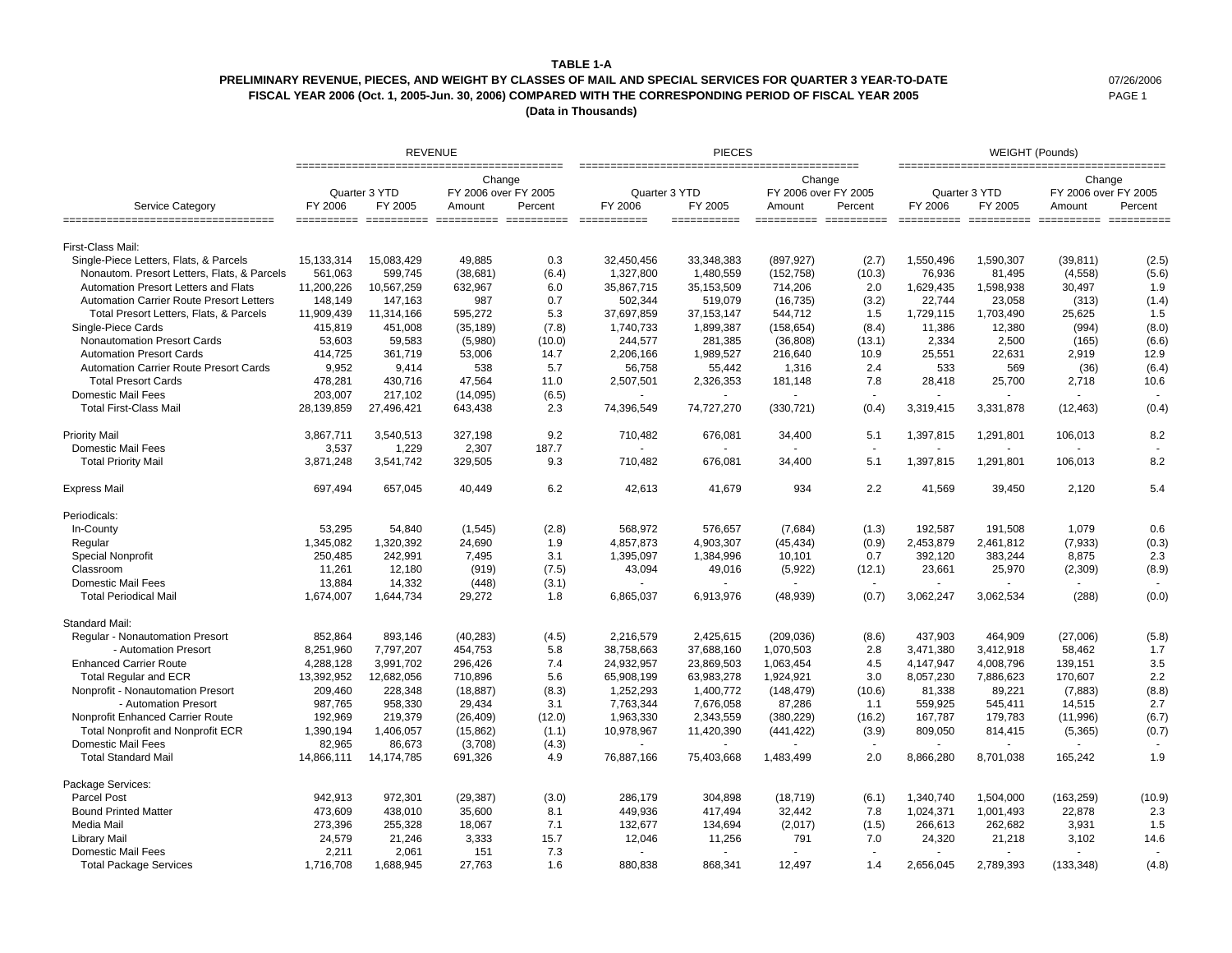### **PRELIMINARY REVENUE, PIECES, AND WEIGHT BY CLASSES OF MAIL AND SPECIAL SERVICES FOR QUARTER 3 YEAR-TO-DATE** 07/26/2006 **FISCAL YEAR 2006 (Oct. 1, 2005-Jun. 30, 2006) COMPARED WITH THE CORRESPONDING PERIOD OF FISCAL YEAR 2005** PAGE 2 **(Data in Thousands)**

|                                                          |                       |               | <b>REVENUE</b>                 |                       |                        | <b>PIECES</b>          |                                |         |            | <b>WEIGHT (Pounds)</b>                                      |                                        |                         |  |
|----------------------------------------------------------|-----------------------|---------------|--------------------------------|-----------------------|------------------------|------------------------|--------------------------------|---------|------------|-------------------------------------------------------------|----------------------------------------|-------------------------|--|
|                                                          |                       | Quarter 3 YTD | Change<br>FY 2006 over FY 2005 |                       | Quarter 3 YTD          |                        | Change<br>FY 2006 over FY 2005 |         |            | Quarter 3 YTD                                               | Change<br>FY 2006 over FY 2005         |                         |  |
| Service Category<br>==================================== | FY 2006<br>========== | FY 2005       | Amount<br>==========           | Percent<br>========== | FY 2006<br>=========== | FY 2005<br>=========== | Amount                         | Percent | FY 2006    | FY 2005                                                     | Amount                                 | Percent<br>==========   |  |
| U.S. Postal Service Mail                                 |                       |               |                                |                       | 814,969                | 482,252                | 332,717                        | 69.0    | 98,603     | 83,599                                                      | 15,004                                 | 17.9                    |  |
| Free Mail for the Blind and Handicapped                  |                       |               |                                |                       | 57,557                 | 55,118                 | 2,439                          | 4.4     | 26,714     | 25,638                                                      | 1,076                                  | 4.2                     |  |
| <b>Total Domestic Mail</b>                               | 50.965.427            | 49,203,673    | 1,761,753                      | 3.6                   | 160,655,210            | 159,168,384            | 1,486,827                      | 0.9     | 19,468,688 | 19,325,331                                                  | 143.356                                | 0.7                     |  |
| International Mail:                                      |                       |               |                                |                       |                        |                        |                                |         |            |                                                             |                                        |                         |  |
| Economy - Letter-Post                                    | 30,312                | 26,872        | 3,440                          | 12.8                  | 4,436                  | 4,007                  | 429                            | 10.7    | 12,130     | 12,396                                                      | (266)                                  | (2.1)                   |  |
| - Parcel Post                                            | 56,465                | 61,925        | (5,460)                        | (8.8)                 | 1,823                  | 2,374                  | (551)                          | (23.2)  | 24,479     | 24,224                                                      | 255                                    | 1.1                     |  |
| - Periodicals                                            | 13,417                | 14,263        | (845)                          | (5.9)                 | 9,370                  | 11,167                 | (1,797)                        | (16.1)  | 4,637      | 5,789                                                       | (1, 152)                               | (19.9)                  |  |
| <b>Total Economy Mail</b>                                | 100,194               | 103,059       | (2,865)                        | (2.8)                 | 15,629                 | 17,549                 | (1,920)                        | (10.9)  | 41,246     | 42,410                                                      | (1, 164)                               | (2.7)                   |  |
| Letter-Post<br>Airmail -                                 | 559.706               | 548,225       | 11,482                         | 2.1                   | 365,334                | 383.741                | (18, 406)                      | (4.8)   | 49,240     | 47.926                                                      | 1.314                                  | 2.7                     |  |
| <b>Parcel Post</b>                                       |                       |               |                                | 9.2                   |                        |                        | 28                             |         |            |                                                             |                                        |                         |  |
|                                                          | 223,164               | 204,339       | 18,825                         |                       | 6,313                  | 6,285                  |                                | 0.4     | 50,263     | 46,380                                                      | 3,883                                  | 8.4                     |  |
| <b>Total Airmail</b>                                     | 782,870               | 752,564       | 30,307                         | 4.0                   | 371,647                | 390,026                | (18, 378)                      | (4.7)   | 99,503     | 94,306                                                      | 5,197                                  | 5.5                     |  |
| <b>International Express Mail</b>                        | 172,717               | 151,293       | 21,424                         | 14.2                  | 4,716                  | 4,388                  | 328                            | 7.5     | 22,094     | 19,565                                                      | 2,529                                  | 12.9                    |  |
| International Surface Airlift Mail                       | 68,589                | 54,176        | 14,413                         | 26.6                  | 106,214                | 84,855                 | 21,358                         | 25.2    | 19,713     | 16,368                                                      | 3,345                                  | 20.4                    |  |
| <b>International Priority Airmail</b>                    | 83,666                | 72,453        | 11,213                         | 15.5                  | 161,735                | 156,098                | 5,637                          | 3.6     | 12,073     | 10,850                                                      | 1,223                                  | 11.3                    |  |
| <b>International Other Mail</b>                          | 7,544                 | 7,775         | (230)                          | (3.0)                 | 2,767                  | 3,002                  | (235)                          | (7.8)   | 1,125      | 1,251                                                       | (126)                                  | (10.1)                  |  |
| <b>International Mail Subtotal</b>                       | 1,215,580             | 1,141,319     | 74,261                         | 6.5                   | 662,709                | 655,919                | 6,790                          | 1.0     | 195,754    | 184,750                                                     | 11,005                                 | 6.0                     |  |
| <b>Foreign Postal Transactions</b>                       | 207,520               | 195,999       | 11,521                         | 5.9                   |                        |                        |                                | $\sim$  |            |                                                             |                                        |                         |  |
| <b>International Mail Fees</b>                           | 20,668                | 16,245        | 4,423                          | 27.2                  |                        |                        |                                |         | ÷.         |                                                             |                                        |                         |  |
| <b>Total International Mail</b>                          | 1,443,769             | 1,353,564     | 90,205                         | 6.7                   | 662,709                | 655,919                | 6,790                          | 1.0     | 195,754    | 184,750                                                     | 11,005                                 | 6.0                     |  |
| <b>Total All Mail</b>                                    | 52,409,195            | 50,557,237    | 1,851,958                      | 3.7                   | 161,317,919            | 159,824,303            | 1,493,617                      | 0.9     | 19,664,442 | 19,510,081                                                  | 154,361                                | 0.8                     |  |
| <b>Domestic Additional Services:</b>                     |                       |               |                                |                       |                        |                        |                                |         |            |                                                             |                                        |                         |  |
| Registered                                               | 41,913                | 43,264        | (1, 352)                       | (3.1)                 | 3,669                  | 3,854                  | (185)                          | (4.8)   |            |                                                             |                                        |                         |  |
| Insurance                                                | 101,153               | 95,365        | 5,788                          | 6.1                   | 39,828                 | 39,804                 | 24                             | 0.1     |            |                                                             |                                        |                         |  |
| <b>Collect on Delivery</b>                               | 6,720                 | 6,669         | 51                             | 0.8                   | 1,047                  | 1,096                  | (49)                           | (4.5)   |            |                                                             |                                        |                         |  |
| Certified                                                | 471,136               | 446,400       | 24,736                         | 5.5                   | 198,860                | 194,087                | 4,774                          | 2.5     |            |                                                             |                                        |                         |  |
| <b>Delivery Receipt Services</b>                         | 454,398               | 425,773       | 28,624                         | 6.7                   | 773,783                | 718,373                | 55,411                         | 7.7     |            |                                                             |                                        |                         |  |
| <b>Money Orders</b>                                      | 125,295               | 125,901       | (606)                          | (0.5)                 | 133,246                | 136,363                | (3, 117)                       | (2.3)   |            |                                                             |                                        |                         |  |
| Domestic Additional Services Subtotal                    | 1,200,615             | 1,143,373     | 57,242                         | 5.0                   | 1,150,434              | 1,093,576              | 56,858                         | 5.2     |            |                                                             |                                        |                         |  |
| Outstanding MO Taken into Revenue                        | 32,135                | 28,620        | 3,514                          | 12.3                  |                        |                        |                                |         |            |                                                             |                                        |                         |  |
|                                                          |                       |               |                                |                       |                        |                        |                                |         |            |                                                             |                                        |                         |  |
| Stamped Envelopes and Cards                              | 21,426                | 15,813        | 5,612                          | 35.5                  |                        |                        |                                |         |            |                                                             |                                        |                         |  |
| <b>Box Rents</b>                                         | 606,539               | 591,246       | 15,293                         | 2.6                   |                        |                        |                                |         |            |                                                             |                                        |                         |  |
| <b>Total Domestic Additional Services</b>                | 1,860,715             | 1,779,053     | 81,662                         | 4.6                   |                        |                        |                                |         |            |                                                             |                                        |                         |  |
| International Additional Services:                       |                       |               |                                |                       |                        |                        |                                |         |            |                                                             | <b>Additional Service Transactions</b> |                         |  |
| <b>Money Orders</b>                                      | 1,766                 | 1,851         | (85)                           | (4.6)                 | 457                    | 494                    | (37)                           | (7.5)   |            | U.S. Postal Service Mail                                    |                                        |                         |  |
| <b>Other Services</b>                                    | 18,694                | 20,771        | (2,076)                        | (10.0)                | 3,431                  | 3,993                  | (563)                          | (14.1)  |            | Quarter 3 YTD, FY 2006 1/                                   |                                        |                         |  |
| <b>Total International Additional Services</b>           | 20,460                | 22,622        | (2, 161)                       | (9.6)                 | 3,888                  | 4,487                  | (600)                          | (13.4)  |            |                                                             | ==================================     |                         |  |
| <b>Total Additional Services</b>                         | 1,881,175             | 1,801,674     | 79,501                         | 4.4                   |                        |                        |                                |         |            | Registered<br>Certified<br><b>Delivery Receipt Services</b> |                                        | 8,847<br>1,125<br>9,314 |  |
| <b>Total Mail and Additional Services</b>                | 54,290,370            | 52,358,912    | 1,931,458                      | 3.7                   |                        |                        |                                |         |            | <b>Mail Fee Services</b><br>Special Handling                |                                        | 9,942<br>19             |  |
| Other Revenue                                            | 774,031               | 627,988       | 146,043                        | 23.3                  |                        |                        |                                |         |            | Total                                                       |                                        | 29,248                  |  |
| <b>Total Revenue</b>                                     | 55.064.401            | 52.986.900    | 2.077.502                      | 3.9                   |                        |                        |                                |         |            |                                                             |                                        |                         |  |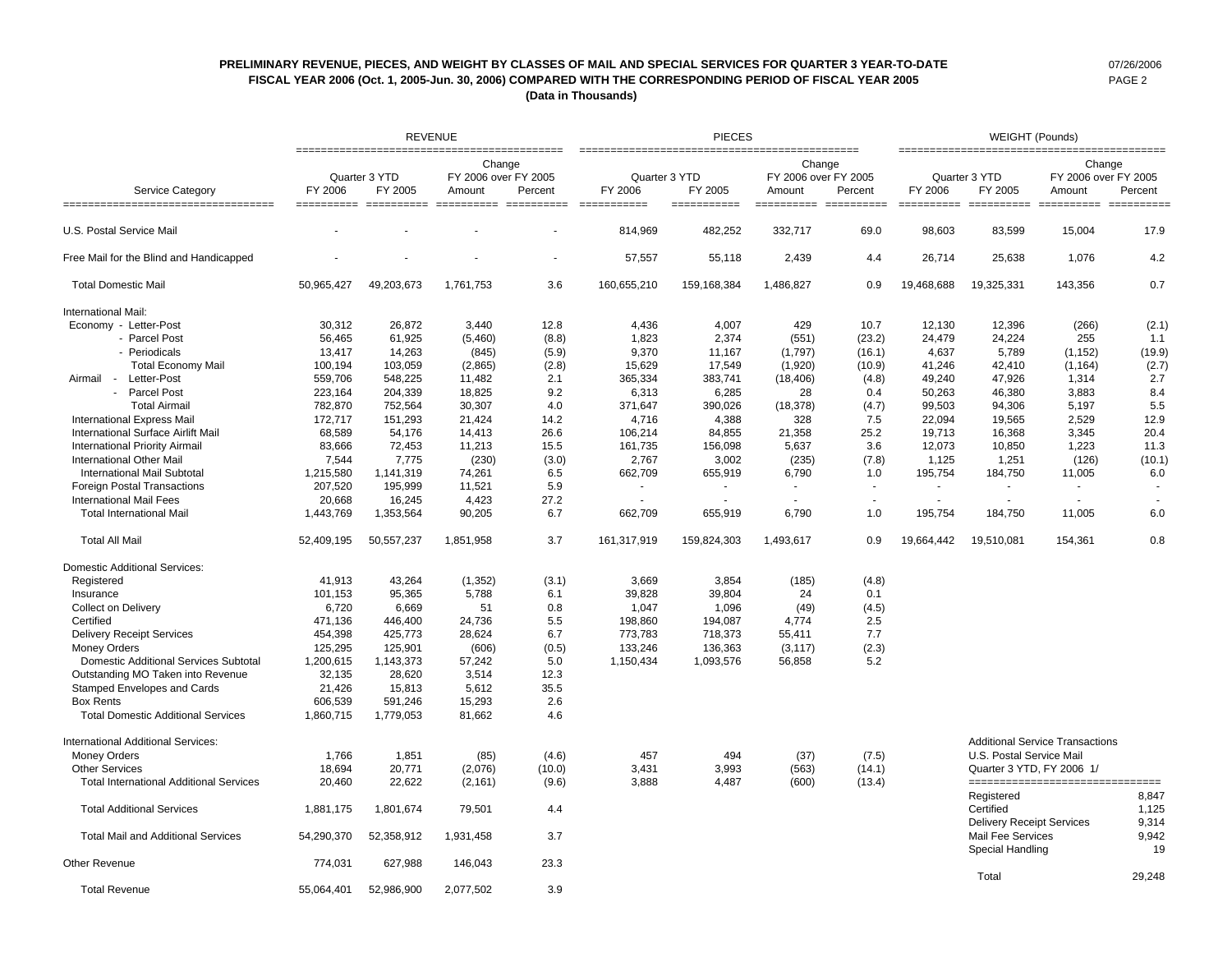### **PRELIMINARY REVENUE, PIECES, AND WEIGHT BY CLASSES OF MAIL AND SPECIAL SERVICES FOR QUARTER 3 YEAR-TO-DATE** 07/26/2006 **FISCAL YEAR 2006 (Oct. 1, 2005-Jun. 30, 2006) COMPARED WITH THE CORRESPONDING PERIOD OF FISCAL YEAR 2005** PAGE 3 **(Data in Thousands)**

RPW SUMMARY REPORT FOOTNOTES

1/ Not included elsewhere in this report.

- Report totals may not sum due to rounding.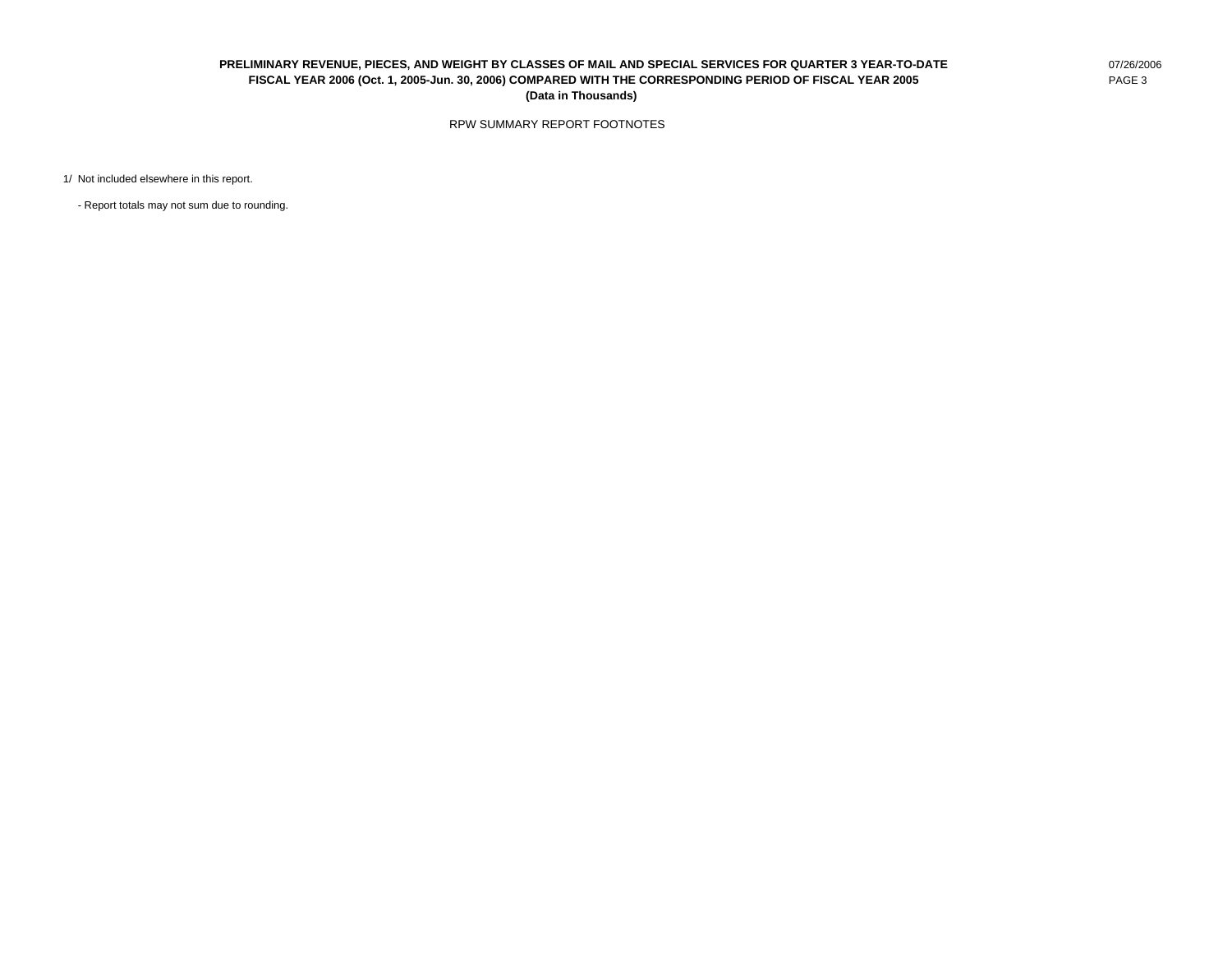### **TABLE 2-A**

#### **LETTER MAIL**

### **PRELIMINARY REVENUE, PIECES, AND WEIGHT BY CLASSES OF MAIL AND SPECIAL SERVICES FOR QUARTER 3 FISCAL YEAR 2006 (Apr. 1, 2006-Jun. 30, 2006) COMPARED WITH THE CORRESPONDING PERIOD OF FISCAL YEAR 2005**

**(Data in Thousands)**

|                                                 |             | <b>REVENUE</b>       |                                          |         |             | <b>PIECES</b>        |                                          |         |           | WEIGHT (Pounds)      |                                          |         |
|-------------------------------------------------|-------------|----------------------|------------------------------------------|---------|-------------|----------------------|------------------------------------------|---------|-----------|----------------------|------------------------------------------|---------|
| Service Category                                | FY 2006     | Quarter 3<br>FY 2005 | Change<br>FY 2006 over FY 2005<br>Amount | Percent | FY 2006     | Quarter 3<br>FY 2005 | Change<br>FY 2006 over FY 2005<br>Amount | Percent | FY 2006   | Quarter 3<br>FY 2005 | Change<br>FY 2006 over FY 2005<br>Amount | Percent |
| ------------------------------------            |             | ==========           |                                          |         |             | ==========           |                                          |         |           |                      |                                          |         |
| First-Class Mail:                               |             |                      |                                          |         |             |                      |                                          |         |           |                      |                                          |         |
| Single-Piece Letters                            | 3,721,026   | 3,611,472            | 109,554                                  | 3.0     | 9,178,408   | 9,318,535            | (140, 127)                               | (1.5)   | 269,277   | 272,352              | (3,075)                                  | (1.1)   |
| Nonautom. Presort Letters                       | 147,355     | 152,475              | (5, 120)                                 | (3.4)   | 380,761     | 415,771              | (35,011)                                 | (8.4)   | 16,972    | 17.324               | (351)                                    | (2.0)   |
| <b>Automation Presort Letters</b>               | 3,602,388   | 3,288,034            | 314,354                                  | 9.6     | 11,551,558  | 11,121,140           | 430,418                                  | 3.9     | 512,206   | 528,420              | (16, 214)                                | (3.1)   |
| <b>Automation Carrier Route Presort Letters</b> | 48,217      | 44,131               | 4,086                                    | 9.3     | 159,611     | 154,332              | 5,280                                    | 3.4     | 7,385     | 7,486                | (101)                                    | (1.3)   |
| Single-Piece Cards                              | 137,927     | 147,950              | (10, 024)                                | (6.8)   | 574,522     | 623,756              | (49, 234)                                | (7.9)   | 3,772     | 4,058                | (285)                                    | (7.0)   |
| Nonautomation Presort Cards                     | 16,047      | 17,644               | (1,597)                                  | (9.0)   | 71,981      | 83,280               | (11, 298)                                | (13.6)  | 737       | 756                  | (19)                                     | (2.5)   |
| <b>Automation Presort Cards</b>                 | 144,055     | 125,294              | 18,761                                   | 15.0    | 752,562     | 689,151              | 63,411                                   | 9.2     | 8,863     | 7,989                | 875                                      | 11.0    |
| <b>Automation Carrier Route Presort Cards</b>   | 3,203       | 2,574                | 630                                      | 24.5    | 17,902      | 15,150               | 2,752                                    | 18.2    | 179       | 183                  | (4)                                      | (2.3)   |
| <b>Total First-Class Mail</b>                   | 7,820,219   | 7,389,574            | 430,645                                  | 5.8     | 22,687,304  | 22,421,115           | 266,189                                  | 1.2     | 819,391   | 838,567              | (19, 176)                                | (2.3)   |
| <b>Priority Mail</b>                            | 18,852      | 25,531               | (6,679)                                  | (26.2)  | 4,680       | 6,637                | (1,957)                                  | (29.5)  | 446       | 815                  | (368)                                    | (45.2)  |
| Periodicals:                                    |             |                      |                                          |         |             |                      |                                          |         |           |                      |                                          |         |
| In-County                                       | 1,038       | 1,186                | (148)                                    | (12.5)  | 14,131      | 15,615               | (1,483)                                  | (9.5)   | 499       | 590                  | (91)                                     | (15.4)  |
| Regular                                         | 3,194       | 3,442                | (248)                                    | (7.2)   | 13,361      | 14,975               | (1,614)                                  | (10.8)  | 1,088     | 1,310                | (222)                                    | (16.9)  |
| <b>Special Nonprofit</b>                        | 1,517       | 1,753                | (236)                                    | (13.5)  | 7,308       | 8,509                | (1,202)                                  | (14.1)  | 473       | 748                  | (275)                                    | (36.8)  |
| Classroom                                       | 127         | 9                    | 117                                      | 1269.0  | 708         | 36                   | 672                                      | 1864.6  | 52        | 6                    | 46                                       | 809.5   |
| <b>Total Periodical Mail</b>                    | 5,875       | 6,390                | (515)                                    | (8.1)   | 35,508      | 39,135               | (3,627)                                  | (9.3)   | 2,111     | 2,653                | (542)                                    | (20.4)  |
| Standard Mail:                                  |             |                      |                                          |         |             |                      |                                          |         |           |                      |                                          |         |
| <b>Regular - Nonautomation Presort</b>          | 101,594     | 111,079              | (9,485)                                  | (8.5)   | 381,121     | 439,956              | (58, 834)                                | (13.4)  | 17,583    | 19,279               | (1,696)                                  | (8.8)   |
| - Automation Presort                            | 1,959,693   | 1,822,836            | 136,856                                  | 7.5     | 10,226,813  | 10,021,266           | 205,547                                  | 2.1     | 475,938   | 465,302              | 10,636                                   | 2.3     |
| <b>Enhanced Carrier Route</b>                   | 329,155     | 286,271              | 42,884                                   | 15.0    | 2,192,464   | 2,002,870            | 189,594                                  | 9.5     | 99,569    | 96,686               | 2.883                                    | 3.0     |
| <b>Total Regular and ECR</b>                    | 2,390,442   | 2,220,186            | 170,255                                  | 7.7     | 12,800,399  | 12,464,092           | 336,307                                  | 2.7     | 593,090   | 581,267              | 11.822                                   | 2.0     |
| Nonprofit - Nonautomation Presort               | 49,130      | 50,994               | (1,864)                                  | (3.7)   | 318,954     | 341,155              | (22, 201)                                | (6.5)   | 13,457    | 14,605               | (1, 148)                                 | (7.9)   |
| - Automation Presort                            | 226,693     | 219,362              | 7,331                                    | 3.3     | 1,910,355   | 1,897,197            | 13,159                                   | 0.7     | 97,297    | 97,860               | (563)                                    | (0.6)   |
| Nonprofit Enhanced Carrier Route                | 22,725      | 19,449               | 3,276                                    | 16.8    | 255,078     | 238,959              | 16,118                                   | 6.7     | 9,676     | 9,768                | (91)                                     | (0.9)   |
| Total Nonprofit and Nonprofit ECR               | 298,549     | 289,806              | 8,743                                    | 3.0     | 2,484,388   | 2,477,312            | 7,076                                    | 0.3     | 120,430   | 122,233              | (1,803)                                  | (1.5)   |
| <b>Total Standard Mail</b>                      | 2,688,991   | 2,509,992            | 178,998                                  | 7.1     | 15,284,787  | 14,941,404           | 343,383                                  | 2.3     | 713,520   | 703,500              | 10,020                                   | 1.4     |
| Package Services:                               |             |                      |                                          |         |             |                      |                                          |         |           |                      |                                          |         |
| Parcel Post                                     | $\mathbf 0$ | $\mathbf 0$          | $\Omega$                                 | 0.0     | 0           | $\Omega$             | $\mathbf 0$                              | 0.0     | 0         | $\mathbf 0$          | $\mathbf 0$                              | 0.0     |
| <b>Bound Printed Matter</b>                     | $\Omega$    | $\Omega$             | $\Omega$                                 | 0.0     | $\Omega$    | $\Omega$             | $\Omega$                                 | 0.0     | 0         | $\Omega$             | $\Omega$                                 | 0.0     |
| Media Mail                                      | $\Omega$    | $\Omega$             | $\Omega$                                 | 0.0     | $\mathbf 0$ | $\Omega$             | $\Omega$                                 | 0.0     | 0         | $\Omega$             | $\Omega$                                 | 0.0     |
| Library Mail                                    | $\Omega$    | $\Omega$             | $\Omega$                                 | 0.0     | $\Omega$    | $\Omega$             | $\Omega$                                 | 0.0     | $\Omega$  | $\Omega$             | $\Omega$                                 | 0.0     |
| <b>Total Package Services</b>                   | $\Omega$    | $\mathbf 0$          | $\Omega$                                 | 0.0     |             | $\Omega$             | $\Omega$                                 | 0.0     |           | $\Omega$             | $\mathbf 0$                              | 0.0     |
| <b>Total Domestic Mail</b>                      | 10,533,937  | 9,931,487            | 602.450                                  | 6.1     | 38,012,279  | 37,408,291           | 603,989                                  | 1.6     | 1,535,469 | 1,545,535            | (10,066)                                 | (0.7)   |
| U.S. Postal Service Mail                        | $\mathbf 0$ | $\mathbf 0$          | $\Omega$                                 | 0.0     | 349,934     | 134,171              | 215,763                                  | 160.8   | 4,238     | 2,835                | 1,403                                    | 49.5    |
| Free Mail for the Blind                         | $\Omega$    | $\Omega$             | $\mathbf 0$                              | 0.0     | 3,708       | 6,023                | (2,315)                                  | (38.4)  | 167       | 205                  | (38)                                     | (18.5)  |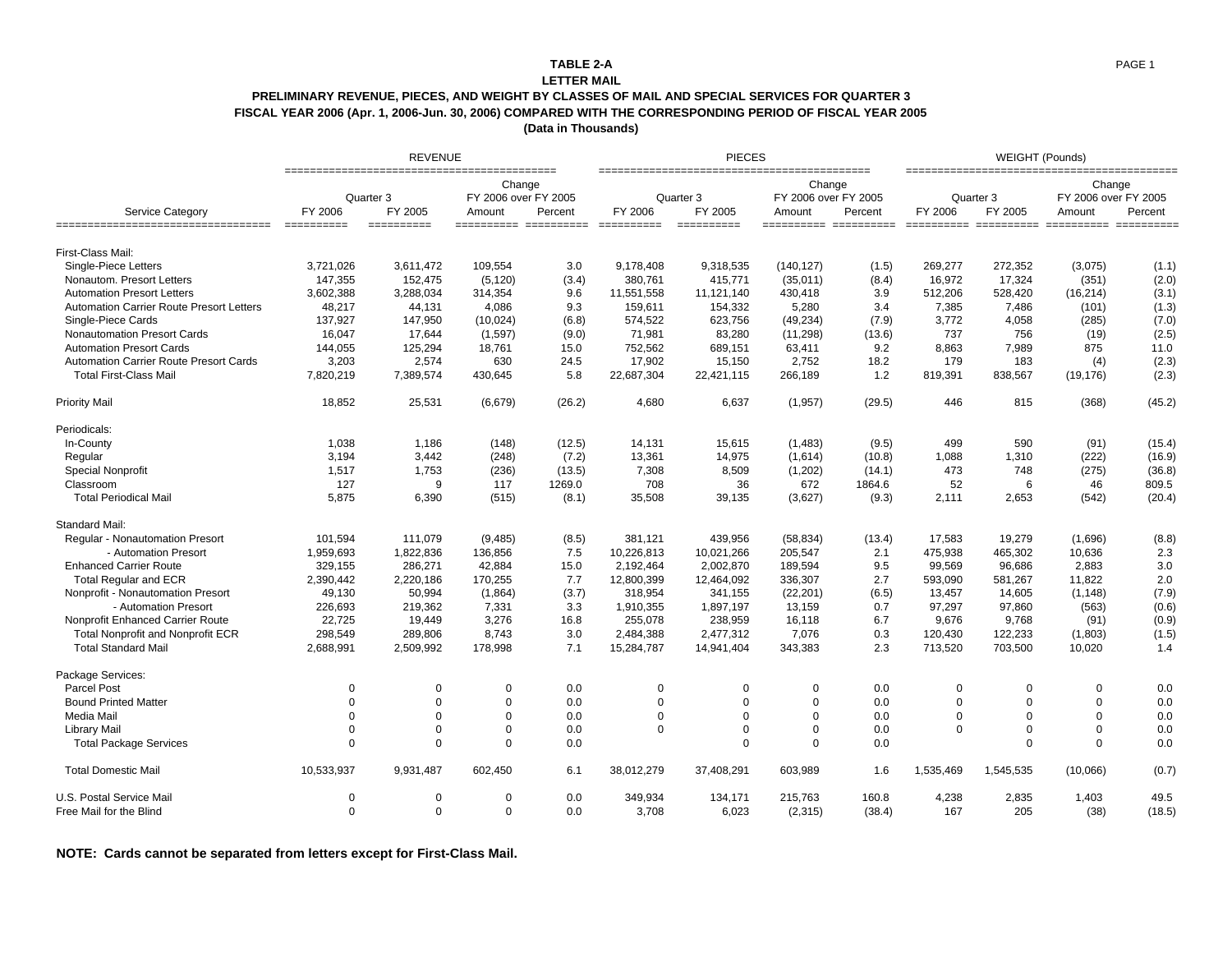## **REVENUE, PIECES, AND WEIGHT BY CLASSES OF MAIL AND SPECIAL SERVICES FOR YEAR TO DATE QUARTER 3 FISCAL YEAR 2006 (Oct. 1, 2005-June 30, 2006) COMPARED WITH THE CORRESPONDING PERIOD OF FISCAL YEAR 2005 LETTER MAIL -- YEAR TO DATE**

**(Data in Thousands)** 

|                                                           |                       | <b>REVENUE</b>        |                                  |         |                  | <b>PIECES</b> |                                |                 |           | <b>WEIGHT</b><br>Change<br>Quarter 3 YTD<br>FY 2006 over FY 2005<br>FY 2005<br>Percent<br>Amount<br>========== ========== ========== ===<br>(28, 191)<br>891,116<br>56,671<br>(4,996)<br>1,528,933<br>14,927<br>23,058<br>(313)<br>12,380<br>(1,008)<br>2,334<br>2,500<br>(165)<br>22,631<br>2,919<br>569<br>533<br>(36)<br>2,537,859<br>(16, 863)<br>1,538<br>1,932<br>(394)<br>1,537<br>1,717<br>(180)<br>3,505<br>3,860<br>(355)<br>1,820<br>2,310<br>(490)<br>62<br>87<br>(25) |             |        |  |
|-----------------------------------------------------------|-----------------------|-----------------------|----------------------------------|---------|------------------|---------------|--------------------------------|-----------------|-----------|------------------------------------------------------------------------------------------------------------------------------------------------------------------------------------------------------------------------------------------------------------------------------------------------------------------------------------------------------------------------------------------------------------------------------------------------------------------------------------|-------------|--------|--|
|                                                           | Quarter 3 YTD         |                       | Change<br>FY 2006 over FY 2005   |         |                  | Quarter 3 YTD | Change<br>FY 2006 over FY 2005 |                 |           |                                                                                                                                                                                                                                                                                                                                                                                                                                                                                    |             |        |  |
| Service Category<br>===================================== | FY 2006<br>========== | FY 2005<br>========== | Amount<br>====================== | Percent | FY 2006<br>===== | FY 2005       | Amount<br>=================    | Percent<br>==== | FY 2006   |                                                                                                                                                                                                                                                                                                                                                                                                                                                                                    |             |        |  |
| First-Class Mail:                                         |                       |                       |                                  |         |                  |               |                                |                 |           |                                                                                                                                                                                                                                                                                                                                                                                                                                                                                    |             |        |  |
| Single-Piece Letters                                      | 11,685,905            | 11,679,167            | 6,739                            | 0.1     | 29,406,901       | 30,264,504    | (857, 603)                     | (2.8)           | 862,926   |                                                                                                                                                                                                                                                                                                                                                                                                                                                                                    |             | (3.2)  |  |
| Nonautom. Presort Letters                                 | 452,760               | 494,556               | (41,796)                         | (8.5)   | 1,191,767        | 1,341,630     | (149, 863)                     | (11.2)          | 51,675    |                                                                                                                                                                                                                                                                                                                                                                                                                                                                                    |             | (8.8)  |  |
| <b>Automation Presort Letters</b>                         | 10,782,960            | 10,229,965            | 552,995                          | 5.4     | 35,238,248       | 34,604,005    | 634,243                        | 1.8             | 1,543,861 |                                                                                                                                                                                                                                                                                                                                                                                                                                                                                    |             | 1.0    |  |
| <b>Automation Carrier Route Presort Letters</b>           | 148,149               | 147,163               | 987                              | 0.7     | 502,344          | 519,079       | (16, 735)                      | (3.2)           | 22,744    |                                                                                                                                                                                                                                                                                                                                                                                                                                                                                    |             | (1.4)  |  |
| Single-Piece Cards                                        | 415,291               | 451,008               | (35, 717)                        | (7.9)   | 1,738,529        | 1,899,387     | (160, 858)                     | (8.5)           | 11,372    |                                                                                                                                                                                                                                                                                                                                                                                                                                                                                    |             | (8.1)  |  |
| Nonautomation Presort Cards                               | 53,603                | 59,583                | (5,980)                          | (10.0)  | 244,577          | 281,385       | (36, 808)                      | (13.1)          |           |                                                                                                                                                                                                                                                                                                                                                                                                                                                                                    |             | (6.6)  |  |
| <b>Automation Presort Cards</b>                           | 414,725               | 361,719               | 53,006                           | 14.7    | 2,206,166        | 1,989,527     | 216,640                        | 10.9            | 25,551    |                                                                                                                                                                                                                                                                                                                                                                                                                                                                                    |             | 12.9   |  |
| <b>Automation Carrier Route Presort Cards</b>             | 9,952                 | 9,414                 | 538                              | 5.7     | 56,758           | 55,442        | 1,316                          | 2.4             |           |                                                                                                                                                                                                                                                                                                                                                                                                                                                                                    |             | (6.4)  |  |
| <b>Total First-Class Mail</b>                             | 23,963,346            | 23,432,574            | 530,772                          | 2.3     | 70,585,290       | 70,954,958    | (369, 668)                     | (0.5)           | 2,520,996 |                                                                                                                                                                                                                                                                                                                                                                                                                                                                                    |             | (0.7)  |  |
| Priority Mail                                             | 57,584                | 62,672                | (5,089)                          | (8.1)   | 14,898           | 16,620        | (1,722)                        | (10.4)          |           |                                                                                                                                                                                                                                                                                                                                                                                                                                                                                    |             | (20.4) |  |
| Periodicals:                                              |                       |                       |                                  |         |                  |               |                                |                 |           |                                                                                                                                                                                                                                                                                                                                                                                                                                                                                    |             |        |  |
| In-County                                                 | 3,148                 | 3,489                 | (341)                            | (9.8)   | 42,519           | 46,614        | (4,094)                        | (8.8)           |           |                                                                                                                                                                                                                                                                                                                                                                                                                                                                                    |             | (10.5) |  |
| Regular                                                   | 9,738                 | 10,206                | (469)                            | (4.6)   | 41,247           | 45,037        | (3,791)                        | (8.4)           |           |                                                                                                                                                                                                                                                                                                                                                                                                                                                                                    |             | (9.2)  |  |
| <b>Special Nonprofit</b>                                  | 4,882                 | 5,613                 | (731)                            | (13.0)  | 23,481           | 27,484        | (4,003)                        | (14.6)          |           |                                                                                                                                                                                                                                                                                                                                                                                                                                                                                    |             | (21.2) |  |
| Classroom                                                 | 146                   | 175                   | (30)                             | (16.9)  | 781              | 1,124         | (343)                          | (30.5)          |           |                                                                                                                                                                                                                                                                                                                                                                                                                                                                                    |             | (28.9) |  |
| <b>Total Periodical Mail</b>                              | 17,913                | 19,483                | (1,571)                          | (8.1)   | 108,028          | 120,259       | (12, 231)                      | (10.2)          | 6,923     | 7,974                                                                                                                                                                                                                                                                                                                                                                                                                                                                              | (1,050)     | (13.2) |  |
| Standard Mail:                                            |                       |                       |                                  |         |                  |               |                                |                 |           |                                                                                                                                                                                                                                                                                                                                                                                                                                                                                    |             |        |  |
| Regular - Nonautomation Presort                           | 317.671               | 338.225               | (20, 555)                        | (6.1)   | 1.213.045        | 1,340,146     | (127, 100)                     | (9.5)           | 58.564    | 60.696                                                                                                                                                                                                                                                                                                                                                                                                                                                                             | (2, 133)    | (3.5)  |  |
| - Automation Presort                                      | 5,720,996             | 5,342,219             | 378,776                          | 7.1     | 30,422,407       | 29,332,886    | 1,089,521                      | 3.7             | 1,424,980 | 1,361,474                                                                                                                                                                                                                                                                                                                                                                                                                                                                          | 63,506      | 4.7    |  |
| <b>Enhanced Carrier Route</b>                             | 942.619               | 836,142               | 106.477                          | 12.7    | 6.382.866        | 5,818,647     | 564,219                        | 9.7             | 294,080   | 281,156                                                                                                                                                                                                                                                                                                                                                                                                                                                                            | 12.923      | 4.6    |  |
| <b>Total Regular and ECR</b>                              | 6,981,286             | 6,516,587             | 464,699                          | 7.1     | 38,018,318       | 36,491,678    | 1,526,640                      | 4.2             | 1,777,623 | 1,703,326                                                                                                                                                                                                                                                                                                                                                                                                                                                                          | 74,297      | 4.4    |  |
| Nonprofit - Nonautomation Presort                         | 159,026               | 174,008               | (14,981)                         | (8.6)   | 1.045.556        | 1,165,347     | (119, 791)                     | (10.3)          | 44,056    | 49.622                                                                                                                                                                                                                                                                                                                                                                                                                                                                             | (5,566)     | (11.2) |  |
| - Automation Presort                                      | 753,006               | 731,709               | 21,297                           | 2.9     | 6,456,730        | 6,388,213     | 68,518                         | 1.1             | 333,221   | 326,398                                                                                                                                                                                                                                                                                                                                                                                                                                                                            | 6.822       | 2.1    |  |
| Nonprofit Enhanced Carrier Route                          | 71,444                | 76,271                | (4,826)                          | (6.3)   | 835,195          | 931,967       | (96, 772)                      | (10.4)          | 33,576    | 37,257                                                                                                                                                                                                                                                                                                                                                                                                                                                                             | (3,681)     | (9.9)  |  |
| <b>Total Nonprofit and Nonprofit ECR</b>                  | 983,477               | 981,987               | 1,490                            | 0.2     | 8,337,482        | 8,485,527     | (148, 045)                     | (1.7)           | 410,852   | 413,278                                                                                                                                                                                                                                                                                                                                                                                                                                                                            | (2, 425)    | (0.6)  |  |
| <b>Total Standard Mail</b>                                | 7,964,762             | 7,498,574             | 466,188                          | 6.2     | 46,355,800       | 44,977,205    | 1,378,595                      | 3.1             | 2,188,476 | 2,116,604                                                                                                                                                                                                                                                                                                                                                                                                                                                                          | 71,872      | 3.4    |  |
| Package Services:                                         |                       |                       |                                  |         |                  |               |                                |                 |           |                                                                                                                                                                                                                                                                                                                                                                                                                                                                                    |             |        |  |
| Parcel Post                                               | $\mathbf 0$           | $\mathbf 0$           | $\Omega$                         | 0.0     | $\mathbf 0$      | $\Omega$      | 0                              | 0.0             | 0         | $\mathbf 0$                                                                                                                                                                                                                                                                                                                                                                                                                                                                        | $\mathbf 0$ | 0.0    |  |
| <b>Bound Printed Matter</b>                               | $\mathbf 0$           | $\Omega$              | $\Omega$                         | 0.0     | $\mathbf 0$      | $\Omega$      | $\mathbf 0$                    | 0.0             | $\Omega$  | $\Omega$                                                                                                                                                                                                                                                                                                                                                                                                                                                                           | $\mathbf 0$ | 0.0    |  |
| Media Mail                                                | $\Omega$              | $\Omega$              | $\mathbf 0$                      | 0.0     | $\mathbf 0$      | $\Omega$      | $\mathbf 0$                    | 0.0             | $\Omega$  | $\Omega$                                                                                                                                                                                                                                                                                                                                                                                                                                                                           | $\Omega$    | 0.0    |  |
| Library Mail                                              | $\mathbf 0$           | $\Omega$              | $\Omega$                         | 0.0     | $\mathbf 0$      | $\Omega$      | $\Omega$                       | 0.0             | $\Omega$  | $\Omega$                                                                                                                                                                                                                                                                                                                                                                                                                                                                           | $\mathbf 0$ | 0.0    |  |
| <b>Total Package Services</b>                             | $\Omega$              | $\Omega$              | $\Omega$                         | 0.0     | $\Omega$         | $\Omega$      | $\Omega$                       | 0.0             | $\Omega$  | $\Omega$                                                                                                                                                                                                                                                                                                                                                                                                                                                                           | $\Omega$    | 0.0    |  |
| <b>Total Domestic Mail</b>                                | 32,003,605            | 31,013,304            | 990,301                          | 3.2     | 117,064,016      | 116,069,043   | 994,974                        | 0.9             | 4,717,932 | 4,664,368                                                                                                                                                                                                                                                                                                                                                                                                                                                                          | 53,564      | 1.1    |  |
| U.S. Postal Service Mail                                  | $\Omega$              | $\Omega$              | $\Omega$                         | 0.0     | 749,557          | 417,178       | 332,378                        | 79.7            | 11,889    | 10,183                                                                                                                                                                                                                                                                                                                                                                                                                                                                             | 1,706       | 16.8   |  |
| Free Mail for the Blind                                   | $\Omega$              | $\Omega$              | $\Omega$                         | 0.0     | 14,159           | 13,674        | 484                            | 3.5             | 500       | 563                                                                                                                                                                                                                                                                                                                                                                                                                                                                                | (63)        | (11.2) |  |

**NOTE: Cards cannot be separated from letters except for First-Class Mail.**

PAGE 2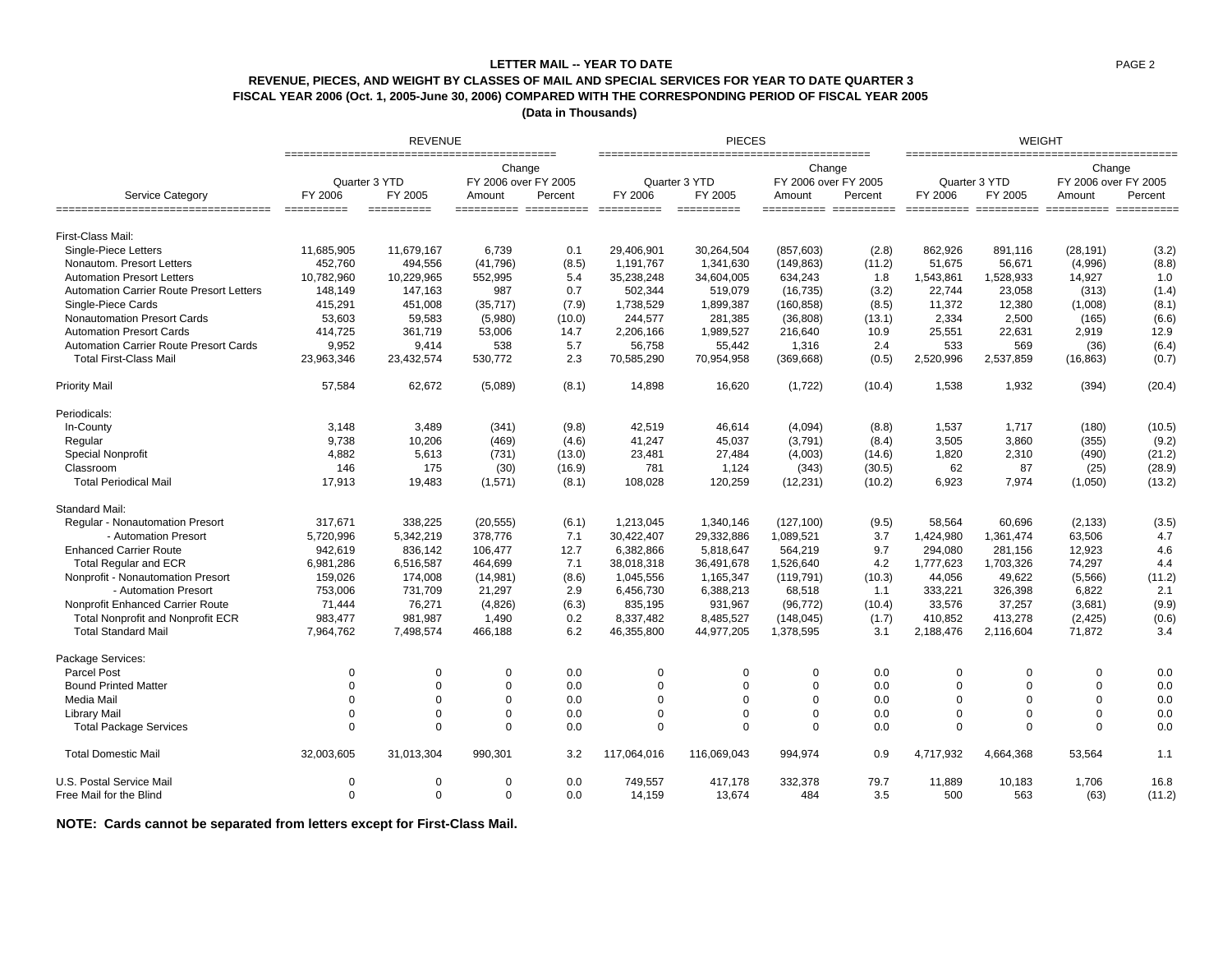## **TABLE 2-B**

#### **FLAT MAIL**

### **PRELIMINARY REVENUE, PIECES, AND WEIGHT BY CLASSES OF MAIL AND SPECIAL SERVICES FOR QUARTER 3 FISCAL YEAR 2006 (Apr. 1, 2006-Jun. 30, 2006) COMPARED WITH THE CORRESPONDING PERIOD OF FISCAL YEAR 2005**

**(Data in Thousands)**

|                                                 |             | <b>REVENUE</b> |                                |         |                      | <b>PIECES</b> |                                |                 |             | WEIGHT (Pounds) |                                |         |
|-------------------------------------------------|-------------|----------------|--------------------------------|---------|----------------------|---------------|--------------------------------|-----------------|-------------|-----------------|--------------------------------|---------|
| Service Category                                |             | Quarter 3      | Change<br>FY 2006 over FY 2005 |         |                      | Quarter 3     | Change<br>FY 2006 over FY 2005 |                 |             | Quarter 3       | Change<br>FY 2006 over FY 2005 |         |
| ___________________________________             | FY 2006     | FY 2005        | Amount                         | Percent | FY 2006<br>$= = = =$ | FY 2005       | Amount                         | Percent<br>==== | FY 2006     | FY 2005         | Amount<br>====== ========== == | Percent |
| First-Class Mail:                               |             |                |                                |         |                      |               |                                |                 |             |                 |                                |         |
| Single-Piece Flats                              | 930,670     | 920,012        | 10,658                         | 1.2     | 847,697              | 874,971       | (27, 274)                      | (3.1)           | 178,472     | 185,421         | (6,949)                        | (3.7)   |
| Nonautom. Presort Flats                         | 33,556      | 34,075         | (518)                          | (1.5)   | 41,380               | 45.669        | (4,290)                        | (9.4)           | 7,982       | 7,845           | 138                            | 1.8     |
| <b>Automation Presort Flats</b>                 | 135,260     | 111,277        | 23,982                         | 21.6    | 197,540              | 179,659       | 17,881                         | 10.0            | 27,485      | 23,387          | 4,098                          | 17.5    |
| <b>Automation Carrier Route Presort Letters</b> | 0           | $\Omega$       | $\Omega$                       | 0.0     | $\mathbf 0$          | $\Omega$      | $\Omega$                       | 0.0             | $\Omega$    | $\mathbf 0$     | $\Omega$                       | 0.0     |
| Single-Piece Cards                              | $\mathbf 0$ | $\Omega$       | $\Omega$                       | 0.0     | $\mathbf 0$          | $\Omega$      | $\Omega$                       | 0.0             | $\Omega$    | $\mathbf 0$     | $\Omega$                       | 0.0     |
| <b>Nonautomation Presort Cards</b>              | 0           | $\Omega$       | $\Omega$                       | 0.0     | $\Omega$             | $\Omega$      | $\Omega$                       | 0.0             | $\Omega$    | $\Omega$        | $\Omega$                       | 0.0     |
| <b>Automation Presort Cards</b>                 | $\mathbf 0$ | $\Omega$       | $\mathbf 0$                    | 0.0     | $\mathbf 0$          | $\Omega$      | $\Omega$                       | 0.0             | $\mathbf 0$ | $\mathbf 0$     | $\Omega$                       | 0.0     |
| Automation Carrier Route Presort Cards          | $\mathbf 0$ | $\Omega$       | $\mathbf 0$                    | 0.0     | $\mathbf 0$          | $\Omega$      | $\Omega$                       | 0.0             | $\Omega$    | $\mathbf 0$     | $\mathbf 0$                    | 0.0     |
| <b>Total First-Class Mail</b>                   | 1,099,486   | 1,065,364      | 34,122                         | 3.2     | 1,086,617            | 1,100,299     | (13,683)                       | (1.2)           | 213,939     | 216,652         | (2,713)                        | (1.3)   |
| <b>Priority Mail</b>                            | 307,585     | 283,974        | 23,611                         | 8.3     | 72,881               | 70,559        | 2,322                          | 3.3             | 63,245      | 62,241          | 1,004                          | 1.6     |
| Periodicals:                                    |             |                |                                |         |                      |               |                                |                 |             |                 |                                |         |
| In-County                                       | 17,413      | 17,223         | 190                            | 1.1     | 181,470              | 173,772       | 7,698                          | 4.4             | 67,616      | 65,422          | 2,194                          | 3.4     |
| Regular                                         | 451,131     | 434,355        | 16,776                         | 3.9     | 1,611,876            | 1,624,412     | (12, 537)                      | (0.8)           | 813,072     | 813,365         | (293)                          | (0.0)   |
| <b>Special Nonprofit</b>                        | 78,216      | 75,053         | 3,163                          | 4.2     | 432,525              | 435,800       | (3,275)                        | (0.8)           | 119,808     | 117,956         | 1,852                          | 1.6     |
| Classroom                                       | 2,726       | 2,600          | 126                            | 4.9     | 12,009               | 11,906        | 103                            | 0.9             | 4,951       | 5,322           | (371)                          | (7.0)   |
| <b>Total Periodical Mail</b>                    | 549,486     | 529,231        | 20,255                         | 3.8     | 2,237,880            | 2,245,891     | (8,011)                        | (0.4)           | 1,005,446   | 1,002,065       | 3,382                          | 0.3     |
| <b>Standard Mail:</b>                           |             |                |                                |         |                      |               |                                |                 |             |                 |                                |         |
| Regular - Nonautomation Presort                 | 69,478      | 71,272         | (1,794)                        | (2.5)   | 180.896              | 195,755       | (14, 859)                      | (7.6)           | 46.424      | 50,509          | (4,085)                        | (8.1)   |
| - Automation Presort                            | 785,710     | 753,684        | 32,026                         | 4.2     | 2,532,596            | 2,567,507     | (34, 911)                      | (1.4)           | 615,250     | 618,934         | (3,684)                        | (0.6)   |
| <b>Enhanced Carrier Route</b>                   | 1,069,818   | 939,080        | 130,738                        | 13.9    | 5,918,879            | 5,489,198     | 429,681                        | 7.8             | 1,180,625   | 1,109,455       | 71,170                         | 6.4     |
| <b>Total Regular and ECR</b>                    | 1,925,006   | 1,764,036      | 160,969                        | 9.1     | 8,632,371            | 8,252,461     | 379,911                        | 4.6             | 1,842,299   | 1,778,898       | 63,401                         | 3.6     |
| Nonprofit - Nonautomation Presort               | 11,700      | 13,306         | (1,605)                        | (12.1)  | 54,473               | 63,897        | (9,424)                        | (14.7)          | 8,414       | 9,601           | (1, 187)                       | (12.4)  |
| - Automation Presort                            | 70,301      | 68,882         | 1,418                          | 2.1     | 386,562              | 393,035       | (6, 473)                       | (1.6)           | 65,983      | 65,939          | 45                             | 0.1     |
| Nonprofit Enhanced Carrier Route                | 37.225      | 32,304         | 4,921                          | 15.2    | 329.782              | 323,194       | 6,587                          | 2.0             | 40,203      | 36,828          | 3,375                          | 9.2     |
| <b>Total Nonprofit and Nonprofit ECR</b>        | 119,226     | 114,492        | 4,734                          | 4.1     | 770,817              | 780,127       | (9,310)                        | (1.2)           | 114,601     | 112,367         | 2,233                          | 2.0     |
| <b>Total Standard Mail</b>                      | 2,044,231   | 1,878,528      | 165,704                        | 8.8     | 9,403,188            | 9,032,587     | 370,601                        | 4.1             | 1,956,900   | 1,891,265       | 65,634                         | 3.5     |
| Package Services:                               |             |                |                                |         |                      |               |                                |                 |             |                 |                                |         |
| <b>Parcel Post</b>                              | 2.837       | 2,261          | 577                            | 25.5    | 772                  | 653           | 120                            | 18.3            | 863         | 714             | 149                            | 20.8    |
| <b>Bound Printed Matter</b>                     | 59,075      | 51,619         | 7.455                          | 14.4    | 61,020               | 55,125        | 5.895                          | 10.7            | 81,476      | 71,362          | 10,114                         | 14.2    |
| Media Mail                                      | 9.294       | 9,752          | (457)                          | (4.7)   | 5,360                | 6,230         | (869)                          | (14.0)          | 4,473       | 5,221           | (749)                          | (14.3)  |
| Library Mail                                    | 1.086       | 1,052          | 34                             | 3.2     | 661                  | 696           | (35)                           | (5.1)           | 540         | 537             | 4                              | 0.7     |
| <b>Total Package Services</b>                   | 72,292      | 64,684         | 7,608                          | 11.8    | 67,813               | 62,704        | 5,110                          | 8.1             | 87,352      | 77,834          | 9,518                          | 12.2    |
| <b>Total Domestic Mail</b>                      | 4,073,080   | 3,821,780      | 251,301                        | 6.6     | 12,868,378           | 12,512,041    | 356,338                        | 2.8             | 3,326,882   | 3,250,057       | 76,825                         | 2.4     |
| U.S. Postal Service Mail                        | $\mathbf 0$ | $\Omega$       | $\mathbf 0$                    | 0.0     | 14,893               | 14,763        | 130                            | 0.9             | 2,843       | 2,900           | (57)                           | (2.0)   |
| Free Mail for the Blind                         | 0           | $\Omega$       | $\mathbf 0$                    | 0.0     | 2,209                | 2,486         | (277)                          | (11.1)          | 476         | 615             | (138)                          | (22.5)  |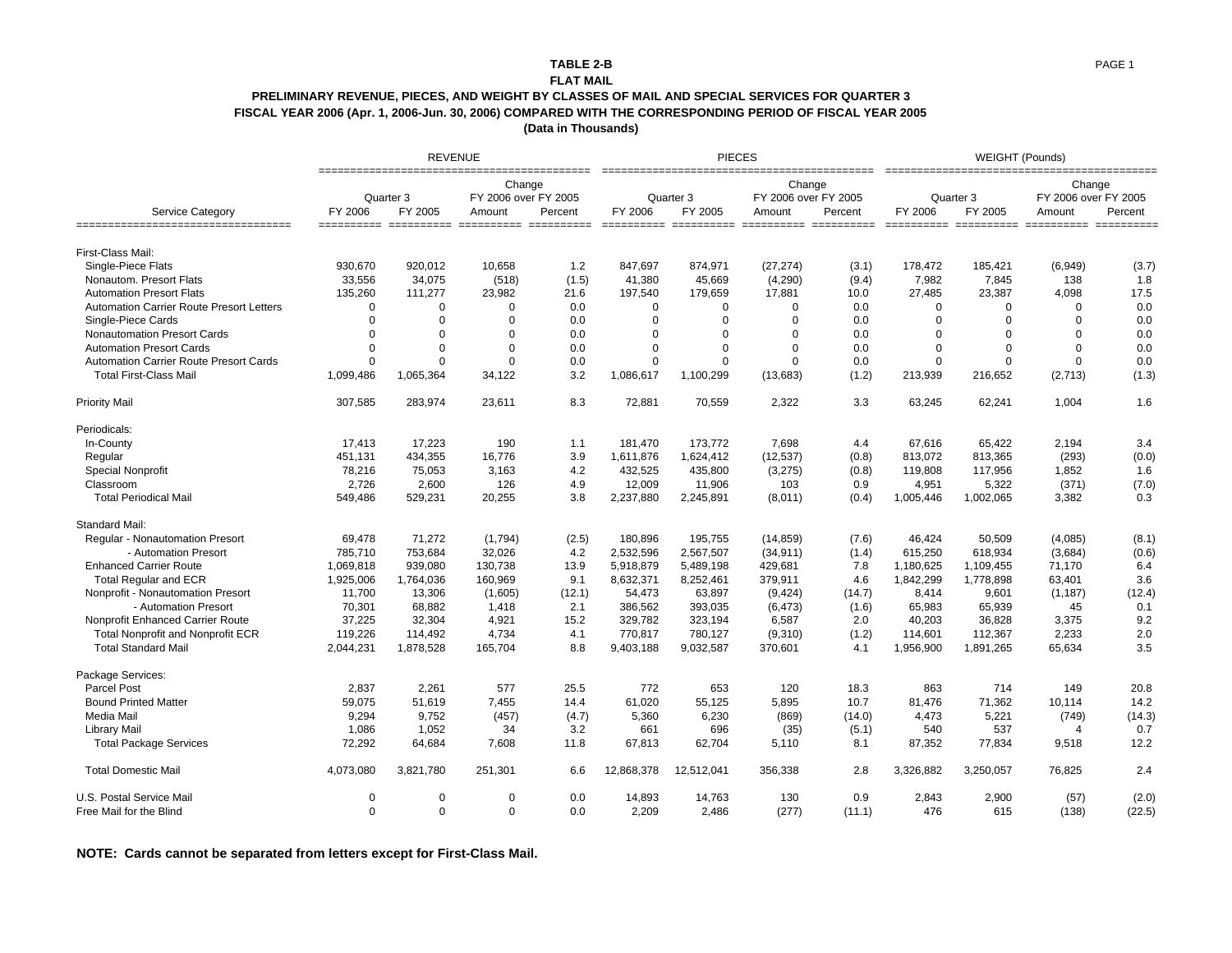# **REVENUE, PIECES, AND WEIGHT BY CLASSES OF MAIL AND SPECIAL SERVICES FOR YEAR TO DATE QUARTER 3 FISCAL YEAR 2006 (Oct. 1, 2005-June 30, 2006) COMPARED WITH THE CORRESPONDING PERIOD OF FISCAL YEAR 2005 FLAT MAIL -- YEAR TO DATE**

**(Data in Thousands)** 

|                                                          |                 | <b>REVENUE</b>           |                                |         |                   | <b>PIECES</b>                      |                                |                                 |            | <b>WEIGHT</b><br>__________________<br>-------------------<br>Change<br>Quarter 3 YTD<br>FY 2006 over FY 2005<br>FY 2005<br>Percent<br>Amount<br>========== ========== ========== ==<br>579,093<br>(23, 808)<br>23,897<br>672<br>15,569<br>70,005<br>$\Omega$<br>$\Omega$<br>$\Omega$<br>$\Omega$<br>$\mathbf 0$<br>$\Omega$<br>$\Omega$<br>$\mathbf 0$<br>$\Omega$<br>$\Omega$<br>0<br>$\Omega$ |             |        |  |
|----------------------------------------------------------|-----------------|--------------------------|--------------------------------|---------|-------------------|------------------------------------|--------------------------------|---------------------------------|------------|--------------------------------------------------------------------------------------------------------------------------------------------------------------------------------------------------------------------------------------------------------------------------------------------------------------------------------------------------------------------------------------------------|-------------|--------|--|
|                                                          |                 | Quarter 3 YTD            | Change<br>FY 2006 over FY 2005 |         |                   | Quarter 3 YTD                      | Change<br>FY 2006 over FY 2005 | _____________                   |            |                                                                                                                                                                                                                                                                                                                                                                                                  |             |        |  |
| Service Category<br>____________________________________ | FY 2006<br>$==$ | FY 2005<br>.=====  ===== | Amount                         | Percent | FY 2006<br>$====$ | FY 2005<br>====== ========== ===== | Amount                         | Percent<br>===== ======<br>==== | FY 2006    |                                                                                                                                                                                                                                                                                                                                                                                                  |             |        |  |
| First-Class Mail:                                        |                 |                          |                                |         |                   |                                    |                                |                                 |            |                                                                                                                                                                                                                                                                                                                                                                                                  |             |        |  |
| Single-Piece Letters                                     | 2,836,634       | 2,873,360                | (36, 726)                      | (1.3)   | 2,594,739         | 2,716,095                          | (121, 356)                     | (4.5)                           | 555,286    |                                                                                                                                                                                                                                                                                                                                                                                                  |             | (4.1)  |  |
| Nonautom. Presort Letters                                | 105,209         | 100,709                  | 4,500                          | 4.5     | 132,149           | 132,156                            | (7)                            | (0.0)                           | 24,570     |                                                                                                                                                                                                                                                                                                                                                                                                  |             | 2.8    |  |
| <b>Automation Presort Letters</b>                        | 417,266         | 337,294                  | 79,972                         | 23.7    | 629,467           | 549,504                            | 79,963                         | 14.6                            | 85,574     |                                                                                                                                                                                                                                                                                                                                                                                                  |             | 22.2   |  |
| <b>Automation Carrier Route Presort Letters</b>          | $\mathbf 0$     | $\Omega$                 | $\mathbf 0$                    | 0.0     | $\Omega$          | $\Omega$                           | $\Omega$                       | 0.0                             |            |                                                                                                                                                                                                                                                                                                                                                                                                  |             | 0.0    |  |
| Single-Piece Cards                                       | $\mathbf 0$     | $\Omega$                 | $\overline{0}$                 | 0.0     | $\Omega$          | $\Omega$                           | $\Omega$                       | 0.0                             |            |                                                                                                                                                                                                                                                                                                                                                                                                  |             | 0.0    |  |
| <b>Nonautomation Presort Cards</b>                       | 0               | $\Omega$                 | $\Omega$                       | 0.0     | $\Omega$          | $\Omega$                           | $\Omega$                       | 0.0                             |            |                                                                                                                                                                                                                                                                                                                                                                                                  |             | 0.0    |  |
| <b>Automation Presort Cards</b>                          | $\mathbf 0$     | $\Omega$                 | $\overline{0}$                 | 0.0     | $\Omega$          | $\Omega$                           | $\mathbf 0$                    | 0.0                             |            |                                                                                                                                                                                                                                                                                                                                                                                                  |             | 0.0    |  |
| Automation Carrier Route Presort Cards                   | $\mathbf 0$     | $\Omega$                 | $\overline{0}$                 | 0.0     | $\Omega$          | $\mathbf 0$                        | $\Omega$                       | 0.0                             | $\Omega$   | $\mathbf 0$                                                                                                                                                                                                                                                                                                                                                                                      | $\mathbf 0$ | 0.0    |  |
| <b>Total First-Class Mail</b>                            | 3,359,109       | 3,311,363                | 47,746                         | 1.4     | 3,356,354         | 3,397,754                          | (41, 400)                      | (1.2)                           | 665,430    | 672,996                                                                                                                                                                                                                                                                                                                                                                                          | (7, 566)    | (1.1)  |  |
| <b>Priority Mail</b>                                     | 913,836         | 826,122                  | 87,714                         | 10.6    | 221,291           | 205,812                            | 15,479                         | 7.5                             | 190,097    | 182,471                                                                                                                                                                                                                                                                                                                                                                                          | 7,626       | 4.2    |  |
| Periodicals:                                             |                 |                          |                                |         |                   |                                    |                                |                                 |            |                                                                                                                                                                                                                                                                                                                                                                                                  |             |        |  |
| In-County                                                | 50,140          | 51,341                   | (1,201)                        | (2.3)   | 526,414           | 529,998                            | (3,584)                        | (0.7)                           | 191,022    | 189,747                                                                                                                                                                                                                                                                                                                                                                                          | 1,275       | 0.7    |  |
| Regular                                                  | 1,334,792       | 1,309,556                | 25,237                         | 1.9     | 4,815,802         | 4,857,341                          | (41, 540)                      | (0.9)                           | 2,449,006  | 2,456,294                                                                                                                                                                                                                                                                                                                                                                                        | (7, 289)    | (0.3)  |  |
| Special Nonprofit                                        | 245,202         | 236,912                  | 8,289                          | 3.5     | 1,371,439         | 1,357,301                          | 14,138                         | 1.0                             | 388,440    | 378,681                                                                                                                                                                                                                                                                                                                                                                                          | 9,759       | 2.6    |  |
| Classroom                                                | 11,045          | 11,971                   | (926)                          | (7.7)   | 42,200            | 47,813                             | (5,613)                        | (11.7)                          | 23,399     | 25,823                                                                                                                                                                                                                                                                                                                                                                                           | (2, 424)    | (9.4)  |  |
| <b>Total Periodical Mail</b>                             | 1,641,179       | 1,609,780                | 31,399                         | 2.0     | 6,755,855         | 6,792,454                          | (36, 599)                      | (0.5)                           | 3,051,867  | 3,050,545                                                                                                                                                                                                                                                                                                                                                                                        | 1,321       | 0.0    |  |
| Standard Mail:                                           |                 |                          |                                |         |                   |                                    |                                |                                 |            |                                                                                                                                                                                                                                                                                                                                                                                                  |             |        |  |
| Regular - Nonautomation Presort                          | 216,329         | 231,541                  | (15, 212)                      | (6.6)   | 582.025           | 644,391                            | (62, 365)                      | (9.7)                           | 148.383    | 163,030                                                                                                                                                                                                                                                                                                                                                                                          | (14, 647)   | (9.0)  |  |
| - Automation Presort                                     | 2,530,964       | 2,454,988                | 75,976                         | 3.1     | 8,336,256         | 8,355,274                          | (19,018)                       | (0.2)                           | 2,046,400  | 2,051,445                                                                                                                                                                                                                                                                                                                                                                                        | (5,044)     | (0.2)  |  |
| <b>Enhanced Carrier Route</b>                            | 3,345,250       | 3,155,354                | 189,897                        | 6.0     | 18,549,626        | 18,050,430                         | 499,196                        | 2.8                             | 3,853,661  | 3,727,482                                                                                                                                                                                                                                                                                                                                                                                        | 126,179     | 3.4    |  |
| <b>Total Regular and ECR</b>                             | 6,092,544       | 5,841,883                | 250,661                        | 4.3     | 27,467,908        | 27,050,095                         | 417,813                        | 1.5                             | 6,048,445  | 5,941,957                                                                                                                                                                                                                                                                                                                                                                                        | 106,488     | 1.8    |  |
| Nonprofit - Nonautomation Presort                        | 40,665          | 46,255                   | (5,590)                        | (12.1)  | 190,634           | 221,755                            | (31, 120)                      | (14.0)                          | 29,851     | 33,338                                                                                                                                                                                                                                                                                                                                                                                           | (3, 487)    | (10.5) |  |
| - Automation Presort                                     | 234,759         | 226,622                  | 8,137                          | 3.6     | 1,306,614         | 1,287,846                          | 18,768                         | 1.5                             | 226,705    | 219,012                                                                                                                                                                                                                                                                                                                                                                                          | 7,692       | 3.5    |  |
| Nonprofit Enhanced Carrier Route                         | 121,500         | 143,076                  | (21, 576)                      | (15.1)  | 1,128,068         | 1,411,504                          | (283, 436)                     | (20.1)                          | 134,195    | 142,493                                                                                                                                                                                                                                                                                                                                                                                          | (8, 299)    | (5.8)  |  |
| Total Nonprofit and Nonprofit ECR                        | 396,924         | 415,953                  | (19,028)                       | (4.6)   | 2,625,316         | 2,921,104                          | (295, 788)                     | (10.1)                          | 390,751    | 394,844                                                                                                                                                                                                                                                                                                                                                                                          | (4,093)     | (1.0)  |  |
| <b>Total Standard Mail</b>                               | 6,489,468       | 6,257,835                | 231,633                        | 3.7     | 30,093,224        | 29,971,199                         | 122,025                        | 0.4                             | 6,439,195  | 6,336,801                                                                                                                                                                                                                                                                                                                                                                                        | 102,395     | 1.6    |  |
| Package Services:                                        |                 |                          |                                |         |                   |                                    |                                |                                 |            |                                                                                                                                                                                                                                                                                                                                                                                                  |             |        |  |
| <b>Parcel Post</b>                                       | 9,101           | 7,996                    | 1,104                          | 13.8    | 2,568             | 2,314                              | 254                            | 11.0                            | 2,932      | 2,640                                                                                                                                                                                                                                                                                                                                                                                            | 292         | 11.1   |  |
| <b>Bound Printed Matter</b>                              | 190,882         | 159,862                  | 31,021                         | 19.4    | 209,247           | 174,048                            | 35.199                         | 20.2                            | 280,568    | 239,024                                                                                                                                                                                                                                                                                                                                                                                          | 41,544      | 17.4   |  |
| Media Mail                                               | 30,433          | 32,419                   | (1,986)                        | (6.1)   | 18,296            | 20,731                             | (2, 435)                       | (11.7)                          | 15,559     | 17,357                                                                                                                                                                                                                                                                                                                                                                                           | (1,798)     | (10.4) |  |
| Library Mail                                             | 3,630           | 3,770                    | (140)                          | (3.7)   | 2,252             | 2,542                              | (290)                          | (11.4)                          | 1,886      | 1,969                                                                                                                                                                                                                                                                                                                                                                                            | (83)        | (4.2)  |  |
| <b>Total Package Services</b>                            | 234,046         | 204,047                  | 29,999                         | 14.7    | 232,362           | 199,635                            | 32,727                         | 16.4                            | 300,945    | 260,990                                                                                                                                                                                                                                                                                                                                                                                          | 39,955      | 15.3   |  |
| <b>Total Domestic Mail</b>                               | 12,637,637      | 12,209,147               | 428,490                        | 3.5     | 40,659,087        | 40,566,854                         | 92,233                         | 0.2                             | 10,647,533 | 10,503,802                                                                                                                                                                                                                                                                                                                                                                                       | 143,731     | 1.4    |  |
| U.S. Postal Service Mail                                 | $\mathbf 0$     | $\Omega$                 | $\mathbf 0$                    | 0.0     | 49,335            | 51,547                             | (2, 212)                       | (4.3)                           | 9,143      | 9,432                                                                                                                                                                                                                                                                                                                                                                                            | (289)       | (3.1)  |  |
| Free Mail for the Blind                                  | $\Omega$        | $\Omega$                 | $\mathbf 0$                    | 0.0     | 7,176             | 7,408                              | (233)                          | (3.1)                           | 1,518      | 1,740                                                                                                                                                                                                                                                                                                                                                                                            | (222)       | (12.7) |  |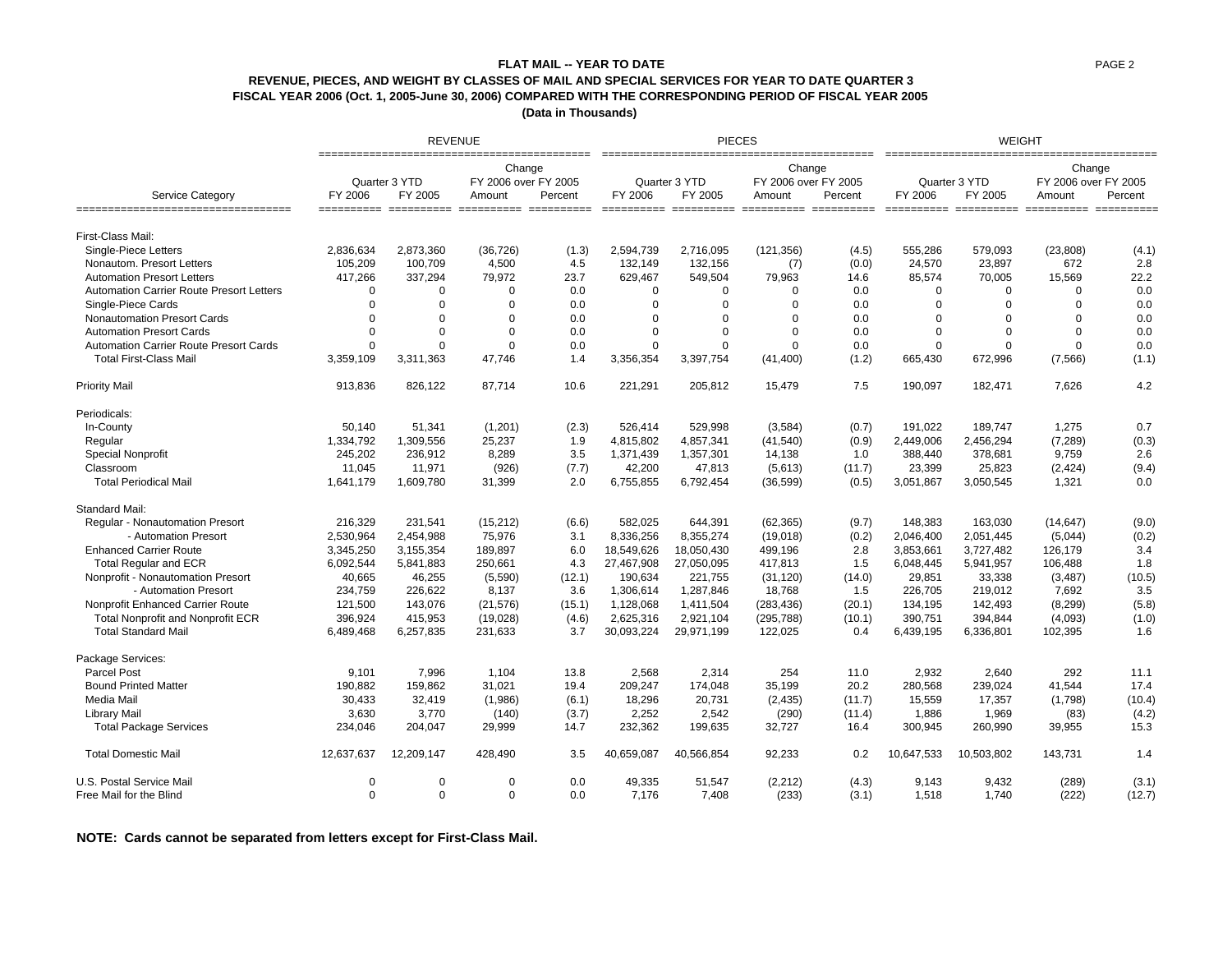### **TABLE 2-C**

#### **PARCEL MAIL**

### **PRELIMINARY REVENUE, PIECES, AND WEIGHT BY CLASSES OF MAIL AND SPECIAL SERVICES FOR QUARTER 3 FISCAL YEAR 2006 (Apr. 1, 2006-Jun. 30, 2006) COMPARED WITH THE CORRESPONDING PERIOD OF FISCAL YEAR 2005**

**(Data in Thousands)**

|                                                 |             | <b>REVENUE</b>       |                                          |         |                | <b>PIECES</b>        |                                          |         |                | <b>WEIGHT (Pounds)</b><br>Change<br>FY 2006 over FY 2005<br>Quarter 3 |                                        |         |  |
|-------------------------------------------------|-------------|----------------------|------------------------------------------|---------|----------------|----------------------|------------------------------------------|---------|----------------|-----------------------------------------------------------------------|----------------------------------------|---------|--|
| <b>Service Category</b>                         | FY 2006     | Quarter 3<br>FY 2005 | Change<br>FY 2006 over FY 2005<br>Amount | Percent | FY 2006        | Quarter 3<br>FY 2005 | Change<br>FY 2006 over FY 2005<br>Amount | Percent | FY 2006        | FY 2005                                                               | Amount                                 | Percent |  |
| ======================================          |             |                      |                                          |         |                |                      | =========== =========== ========== ====  | ======  |                |                                                                       | =========== =========== ========== ==: |         |  |
| First-Class Mail:                               |             |                      |                                          |         |                |                      |                                          |         |                |                                                                       |                                        |         |  |
| Single-Piece Parcels                            | 204,768     | 169,537              | 35,231                                   | 20.8    | 141,691        | 117,836              | 23,855                                   | 20.2    | 44,460         | 37,991                                                                | 6,469                                  | 17.0    |  |
| Nonautom. Presort Parcels                       | 1,095       | 1,273                | (177)                                    | (13.9)  | 1,347          | 1,991                | (645)                                    | (32.4)  | 248            | 259                                                                   | (12)                                   | (4.4)   |  |
| Automation Presort Letters and Flats            | $\Omega$    | $\Omega$             | $\mathbf 0$                              | 0.0     | $\Omega$       | $\mathbf 0$          | $\mathbf 0$                              | 0.0     | $\mathbf 0$    | $\Omega$                                                              | $\Omega$                               | 0.0     |  |
| <b>Automation Carrier Route Presort Letters</b> | $\Omega$    | $\mathbf 0$          | $\mathbf 0$                              | 0.0     | $\overline{0}$ | $\overline{0}$       | $\Omega$                                 | 0.0     | 0              | $\Omega$                                                              | $\Omega$                               | 0.0     |  |
| Single-Piece Cards                              | $\Omega$    | $\mathbf 0$          | $\mathbf 0$                              | 0.0     | $\overline{0}$ | $\mathbf 0$          | $\Omega$                                 | 0.0     | $\Omega$       | $\Omega$                                                              | $\Omega$                               | 0.0     |  |
| Nonautomation Presort Cards                     | $\Omega$    | $\mathbf 0$          | $\mathbf 0$                              | 0.0     | $\overline{0}$ | $\Omega$             | $\Omega$                                 | 0.0     | $\Omega$       | $\Omega$                                                              | $\Omega$                               | 0.0     |  |
| <b>Automation Presort Cards</b>                 | $\Omega$    | $\mathbf 0$          | $\mathbf 0$                              | 0.0     | $\overline{0}$ | $\Omega$             | $\Omega$                                 | 0.0     | $\Omega$       | $\Omega$                                                              | $\Omega$                               | 0.0     |  |
| <b>Automation Carrier Route Presort Cards</b>   | $\Omega$    | $\mathbf 0$          | $\mathbf 0$                              | 0.0     | $\mathbf 0$    | $\Omega$             | $\Omega$                                 | 0.0     | 0              | $\Omega$                                                              | $\Omega$                               | 0.0     |  |
| <b>Total First-Class Mail</b>                   | 205,863     | 170,810              | 35,053                                   | 20.5    | 143,037        | 119,827              | 23,210                                   | 19.4    | 44,708         | 38,251                                                                | 6,457                                  | 16.9    |  |
| <b>Priority Mail</b>                            | 878,608     | 807,990              | 70,618                                   | 8.7     | 143,006        | 140,502              | 2,504                                    | 1.8     | 356,404        | 335,517                                                               | 20,887                                 | 6.2     |  |
| Periodicals:                                    |             |                      |                                          |         |                |                      |                                          |         |                |                                                                       |                                        |         |  |
| In-County                                       | 3           | 3                    | (0)                                      | (3.8)   | 14             | 11                   | 3                                        | 24.2    | 11             | 14                                                                    | (3)                                    | (22.9)  |  |
| Regular                                         | 193         | 200                  | (8)                                      | (3.8)   | 294            | 276                  | 18                                       | 6.5     | 445            | 571                                                                   | (126)                                  | (22.1)  |  |
| Special Nonprofit                               | 166         | 106                  | 60                                       | 56.4    | 58             | 47                   | 11                                       | 22.7    | 784            | 519                                                                   | 265                                    | 51.0    |  |
| Classroom                                       | 10          | 6                    | $\overline{4}$                           | 62.0    | 22             | 15                   | $\overline{7}$                           | 51.0    | 19             | 12                                                                    | $\overline{7}$                         | 57.6    |  |
| <b>Total Periodical Mail</b>                    | 372         | 316                  | 56                                       | 17.8    | 388            | 349                  | 39                                       | 11.1    | 1,259          | 1,116                                                                 | 143                                    | 12.8    |  |
| <b>Standard Mail:</b>                           |             |                      |                                          |         |                |                      |                                          |         |                |                                                                       |                                        |         |  |
| Regular - Nonautomation Presort                 | 103,045     | 108,518              | (5, 472)                                 | (5.0)   | 132,246        | 148,240              | (15,994)                                 | (10.8)  | 73,746         | 80,949                                                                | (7,203)                                | (8.9)   |  |
| - Automation Presort                            | 0           | 0                    | 0                                        | 0.0     | $\mathbf 0$    | 0                    | $\mathbf 0$                              | 0.0     | $\mathbf 0$    | $\mathbf 0$                                                           | $\mathbf 0$                            | 0.0     |  |
| <b>Enhanced Carrier Route</b>                   | 59          | 60                   | (1)                                      | (1.1)   | 103            | 112                  | (8)                                      | (7.4)   | 48             | 50                                                                    | (2)                                    | (4.7)   |  |
| <b>Total Regular and ECR</b>                    | 103,105     | 108,577              | (5, 473)                                 | (5.0)   | 132,349        | 148,352              | (16,002)                                 | (10.8)  | 73,794         | 80,999                                                                | (7, 205)                               | (8.9)   |  |
| Nonprofit - Nonautomation Presort               | 3.404       | 2.518                | 886                                      | 35.2    | 5.568          | 4,301                | 1,266                                    | 29.4    | 2,495          | 1,899                                                                 | 596                                    | 31.4    |  |
| - Automation Presort                            | $\mathbf 0$ | $\mathbf 0$          | $\mathbf 0$                              | 0.0     | $\mathbf 0$    | $\mathbf 0$          | $\mathbf 0$                              | 0.0     | $\mathbf 0$    | $\mathbf 0$                                                           | $\mathbf 0$                            | 0.0     |  |
| Nonprofit Enhanced Carrier Route                | -1          | $\overline{2}$       | (0)                                      | (8.3)   | 3              | $\overline{4}$       | (1)                                      | (24.0)  | $\overline{2}$ | $\overline{2}$                                                        | (0)                                    | (4.8)   |  |
| Total Nonprofit and Nonprofit ECR               | 3,406       | 2,520                | 886                                      | 35.2    | 5,571          | 4,306                | 1,265                                    | 29.4    | 2,497          | 1,901                                                                 | 596                                    | 31.4    |  |
| <b>Total Standard Mail</b>                      | 106,510     | 111,097              | (4, 587)                                 | (4.1)   | 137,920        | 152,657              | (14, 737)                                | (9.7)   | 76,291         | 82,900                                                                | (6,609)                                | (8.0)   |  |
| Package Services:                               |             |                      |                                          |         |                |                      |                                          |         |                |                                                                       |                                        |         |  |
| <b>Parcel Post</b>                              | 269,261     | 263,855              | 5,406                                    | 2.0     | 76,780         | 86,412               | (9,632)                                  | (11.1)  | 338,558        | 411,572                                                               | (73, 014)                              | (17.7)  |  |
| <b>Bound Printed Matter</b>                     | 87,368      | 84,945               | 2,423                                    | 2.9     | 73,478         | 77,315               | (3,837)                                  | (5.0)   | 216,093        | 233,048                                                               | (16, 955)                              | (7.3)   |  |
| Media Mail                                      | 77,346      | 71,256               | 6,091                                    | 8.5     | 34,641         | 36,180               | (1,539)                                  | (4.3)   | 76,480         | 79,141                                                                | (2,661)                                | (3.4)   |  |
| <b>Library Mail</b>                             | 6,915       | 5,457                | 1,458                                    | 26.7    | 3,135          | 2,737                | 399                                      | 14.6    | 7,015          | 5,961                                                                 | 1,055                                  | 17.7    |  |
| <b>Total Package Services</b>                   | 440,890     | 425,513              | 15,377                                   | 3.6     | 188,035        | 202,644              | (14,609)                                 | (7.2)   | 638,146        | 729,722                                                               | (91, 575)                              | (12.5)  |  |
| <b>Total Domestic Mail</b>                      | 1,632,244   | 1,515,726            | 116,518                                  | 7.7     | 612,387        | 615,980              | (3,593)                                  | (0.6)   | 1,116,808      | 1,187,506                                                             | (70, 698)                              | (6.0)   |  |
| U.S. Postal Service Mail                        | 0           | $\mathbf 0$          | $\mathbf 0$                              | 0.0     | 4,641          | 4,383                | 258                                      | 5.9     | 26,144         | 21,955                                                                | 4,189                                  | 19.1    |  |
| Free Mail for the Blind                         | $\Omega$    | $\mathbf 0$          | $\mathbf 0$                              | 0.0     | 12,078         | 10,951               | 1,127                                    | 10.3    | 8,287          | 8,029                                                                 | 258                                    | 3.2     |  |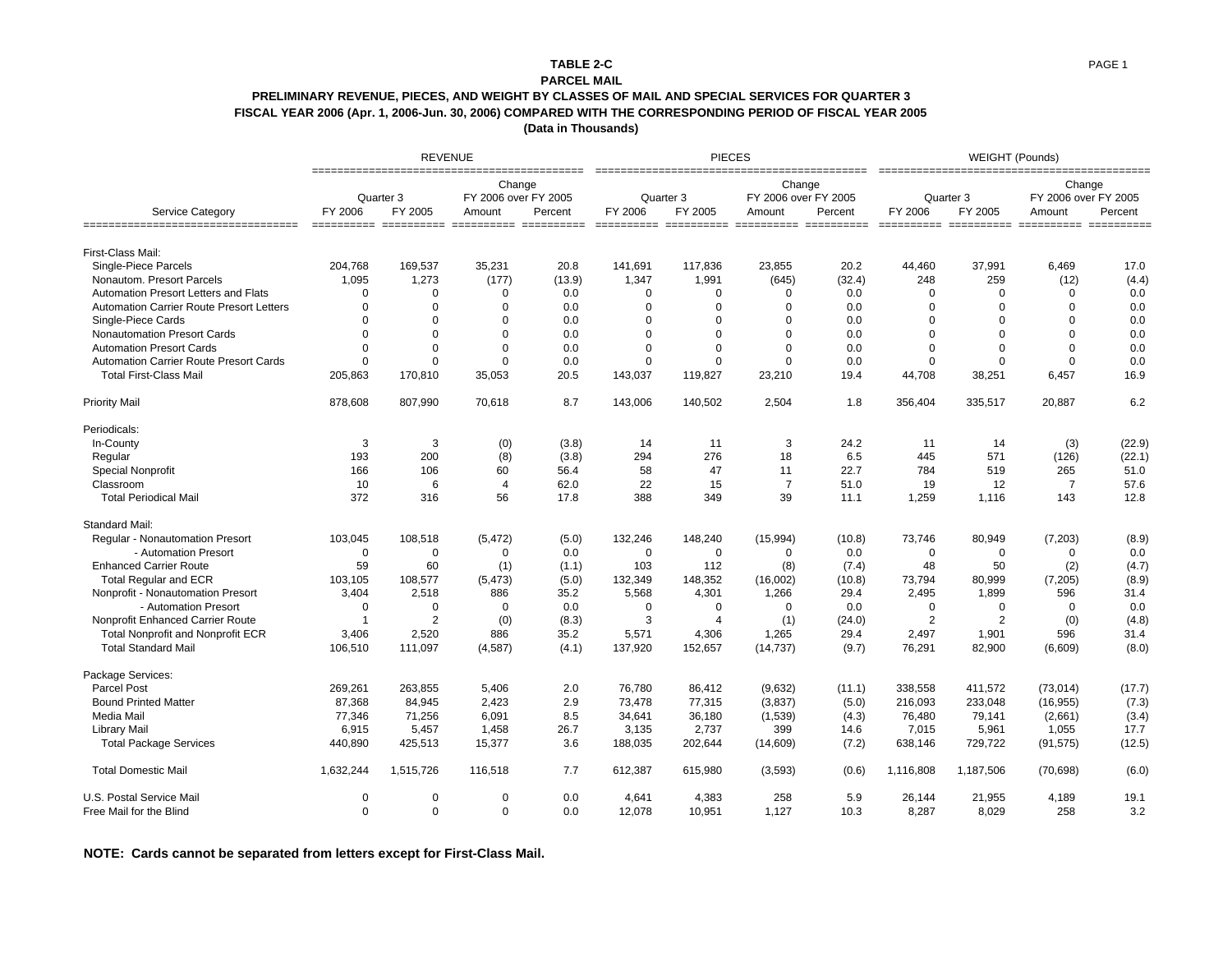## **REVENUE, PIECES, AND WEIGHT BY CLASSES OF MAIL AND SPECIAL SERVICES FOR YEAR TO DATE QUARTER 3 FISCAL YEAR 2006 (Oct. 1, 2005-June 30, 2006) COMPARED WITH THE CORRESPONDING PERIOD OF FISCAL YEAR 2005 PARCEL MAIL -- YEAR TO DATE**

**(Data in Thousands)** 

|                                                        |                | <b>REVENUE</b> |                                |         |                      | <b>PIECES</b>                                   |                                |                   | <b>WEIGHT</b><br>=====================<br>Change |                  |                      |         |
|--------------------------------------------------------|----------------|----------------|--------------------------------|---------|----------------------|-------------------------------------------------|--------------------------------|-------------------|--------------------------------------------------|------------------|----------------------|---------|
|                                                        |                | Quarter 3 YTD  | Change<br>FY 2006 over FY 2005 |         | ____________________ | Quarter 3 YTD                                   | Change<br>FY 2006 over FY 2005 | ================  |                                                  | Quarter 3 YTD    | FY 2006 over FY 2005 |         |
| Service Category<br>================================== | FY 2006        | FY 2005        | Amount                         | Percent | FY 2006              | FY 2005<br>========== ========== ============== | Amount                         | Percent<br>====== | FY 2006                                          | FY 2005<br>===== | Amount<br>==== ==    | Percent |
| First-Class Mail:                                      |                |                |                                |         |                      |                                                 |                                |                   |                                                  |                  |                      |         |
| Single-Piece Letters                                   | 590.039        | 530.903        | 59.136                         | 11.1    | 404.257              | 367.784                                         | 36.473                         | 9.9               | 130,319                                          | 120.097          | 10.222               | 8.5     |
| Nonautom. Presort Letters                              | 3,094          | 4,480          | (1,386)                        | (30.9)  | 3.884                | 6,773                                           | (2,889)                        | (42.7)            | 692                                              | 926              | (234)                | (25.3)  |
| <b>Automation Presort Letters</b>                      | $\Omega$       | $\Omega$       | $\Omega$                       | 0.0     | $\Omega$             | $\mathbf 0$                                     | $\Omega$                       | 0.0               | $\Omega$                                         | $\Omega$         | $\Omega$             | 0.0     |
| <b>Automation Carrier Route Presort Letters</b>        | $\Omega$       | $\Omega$       | $\Omega$                       | 0.0     | $\Omega$             | $\Omega$                                        | $\Omega$                       | 0.0               | $\Omega$                                         | $\Omega$         | $\Omega$             | 0.0     |
| Single-Piece Cards                                     | $\Omega$       | $\Omega$       | $\Omega$                       | 0.0     | $\Omega$             | 0                                               | $\Omega$                       | 0.0               | $\Omega$                                         | $\Omega$         | $\Omega$             | 0.0     |
| <b>Nonautomation Presort Cards</b>                     | $\Omega$       | $\Omega$       | $\Omega$                       | 0.0     | $\Omega$             | 0                                               | $\Omega$                       | 0.0               | $\Omega$                                         | $\Omega$         | $\Omega$             | 0.0     |
| <b>Automation Presort Cards</b>                        | $\Omega$       | $\Omega$       | $\Omega$                       | 0.0     | $\Omega$             | 0                                               | $\Omega$                       | 0.0               | $\Omega$                                         | $\Omega$         | $\Omega$             | 0.0     |
| <b>Automation Carrier Route Presort Cards</b>          | $\Omega$       | $\Omega$       | $\Omega$                       | 0.0     | $\Omega$             | $\Omega$                                        | $\Omega$                       | 0.0               | $\Omega$                                         | $\Omega$         | $\Omega$             | 0.0     |
| <b>Total First-Class Mail</b>                          | 593,132        | 535,382        | 57,750                         | 10.8    | 408,141              | 374,558                                         | 33,583                         | 9.0               | 131,011                                          | 121,023          | 9,988                | 8.3     |
| <b>Priority Mail</b>                                   | 2,926,499      | 2,651,718      | 274,780                        | 10.4    | 474,801              | 453,649                                         | 21,152                         | 4.7               | 1,233,413                                        | 1,107,399        | 126,015              | 11.4    |
| Periodicals:                                           |                |                |                                |         |                      |                                                 |                                |                   |                                                  |                  |                      |         |
| In-County                                              | $\overline{7}$ | 10             | (3)                            | (26.8)  | 39                   | 45                                              | (6)                            | (13.5)            | 28                                               | 44               | (16)                 | (36.8)  |
| Regular                                                | 552            | 630            | (78)                           | (12.4)  | 825                  | 928                                             | (104)                          | (11.2)            | 1,369                                            | 1,657            | (288)                | (17.4)  |
| Special Nonprofit                                      | 402            | 466            | (64)                           | (13.7)  | 177                  | 211                                             | (34)                           | (16.0)            | 1,859                                            | 2,253            | (393)                | (17.5)  |
| Classroom                                              | 70             | 33             | 37                             | 110.0   | 112                  | 78                                              | 34                             | 43.4              | 200                                              | 61               | 139                  | 228.9   |
| <b>Total Periodical Mail</b>                           | 1,031          | 1,139          | (108)                          | (9.5)   | 1,153                | 1,262                                           | (110)                          | (8.7)             | 3,457                                            | 4,015            | (559)                | (13.9)  |
| <b>Standard Mail:</b>                                  |                |                |                                |         |                      |                                                 |                                |                   |                                                  |                  |                      |         |
| <b>Regular - Nonautomation Presort</b>                 | 318,864        | 323.380        | (4, 516)                       | (1.4)   | 421,509              | 441.079                                         | (19,570)                       | (4.4)             | 230,956                                          | 241,182          | (10, 226)            | (4.2)   |
| - Automation Presort                                   | $\mathbf 0$    | $\Omega$       | $\Omega$                       | 0.0     | $\mathbf 0$          | $\mathbf 0$                                     | $\Omega$                       | 0.0               | $\mathbf 0$                                      | 0                | $\mathbf 0$          | 0.0     |
| <b>Enhanced Carrier Route</b>                          | 259            | 207            | 52                             | 25.0    | 465                  | 426                                             | 39                             | 9.1               | 206                                              | 157              | 49                   | 31.2    |
| <b>Total Regular and ECR</b>                           | 319,122        | 323,587        | (4, 464)                       | (1.4)   | 421,974              | 441,505                                         | (19, 531)                      | (4.4)             | 231,162                                          | 241,339          | (10, 177)            | (4.2)   |
| Nonprofit - Nonautomation Presort                      | 9,769          | 8,085          | 1.684                          | 20.8    | 16,103               | 13,670                                          | 2,432                          | 17.8              | 7,431                                            | 6,261            | 1,170                | 18.7    |
| - Automation Presort                                   | $\mathbf 0$    | $\mathbf 0$    | $\Omega$                       | 0.0     | $\mathbf 0$          | 0                                               | 0                              | 0.0               | 0                                                | 0                | $\Omega$             | 0.0     |
| Nonprofit Enhanced Carrier Route                       | 24             | 32             | (7)                            | (23.3)  | 67                   | 88                                              | (22)                           | (24.6)            | 17                                               | 33               | (17)                 | (49.8)  |
| <b>Total Nonprofit and Nonprofit ECR</b>               | 9,793          | 8,117          | 1,676                          | 20.7    | 16,169               | 13,759                                          | 2,411                          | 17.5              | 7,447                                            | 6,294            | 1,153                | 18.3    |
| <b>Total Standard Mail</b>                             | 328,915        | 331,703        | (2,788)                        | (0.8)   | 438,143              | 455,264                                         | (17, 121)                      | (3.8)             | 238,609                                          | 247,633          | (9,024)              | (3.6)   |
| Package Services:                                      |                |                |                                |         |                      |                                                 |                                |                   |                                                  |                  |                      |         |
| <b>Parcel Post</b>                                     | 932,683        | 963,181        | (30, 498)                      | (3.2)   | 283,526              | 302,584                                         | (19,058)                       | (6.3)             | 1,337,362                                        | 1,501,360        | (163,998)            | (10.9)  |
| <b>Bound Printed Matter</b>                            | 282,591        | 277,975        | 4,617                          | 1.7     | 240,663              | 243,446                                         | (2,784)                        | (1.1)             | 743,746                                          | 762,469          | (18, 723)            | (2.5)   |
| Media Mail                                             | 242,432        | 222,327        | 20,106                         | 9.0     | 114,277              | 113,962                                         | 314                            | 0.3               | 250,835                                          | 245,325          | 5,511                | 2.2     |
| Library Mail                                           | 20,902         | 17,430         | 3,472                          | 19.9    | 9,782                | 8,714                                           | 1,068                          | 12.3              | 22,413                                           | 19,250           | 3,163                | 16.4    |
| <b>Total Package Services</b>                          | 1,478,608      | 1,480,912      | (2, 304)                       | (0.2)   | 648,247              | 668,706                                         | (20, 459)                      | (3.1)             | 2,354,356                                        | 2,528,403        | (174, 047)           | (6.9)   |
| <b>Total Domestic Mail</b>                             | 5,328,185      | 5,000,855      | 327,330                        | 6.5     | 1,970,485            | 1,953,439                                       | 17,046                         | 0.9               | 3,960,846                                        | 4,008,474        | (47, 627)            | (1.2)   |
| U.S. Postal Service Mail                               | $\Omega$       | 0              | $\Omega$                       | 0.0     | 15,965               | 13,526                                          | 2,439                          | 18.0              | 78,237                                           | 63,984           | 14,253               | 22.3    |
| Free Mail for the Blind                                | $\Omega$       | $\Omega$       | $\Omega$                       | 0.0     | 36.155               | 34,035                                          | 2.120                          | 6.2               | 24.694                                           | 23.336           | 1.359                | 5.8     |

**NOTE: Cards cannot be separated from letters except for First-Class Mail.**

PAGE 2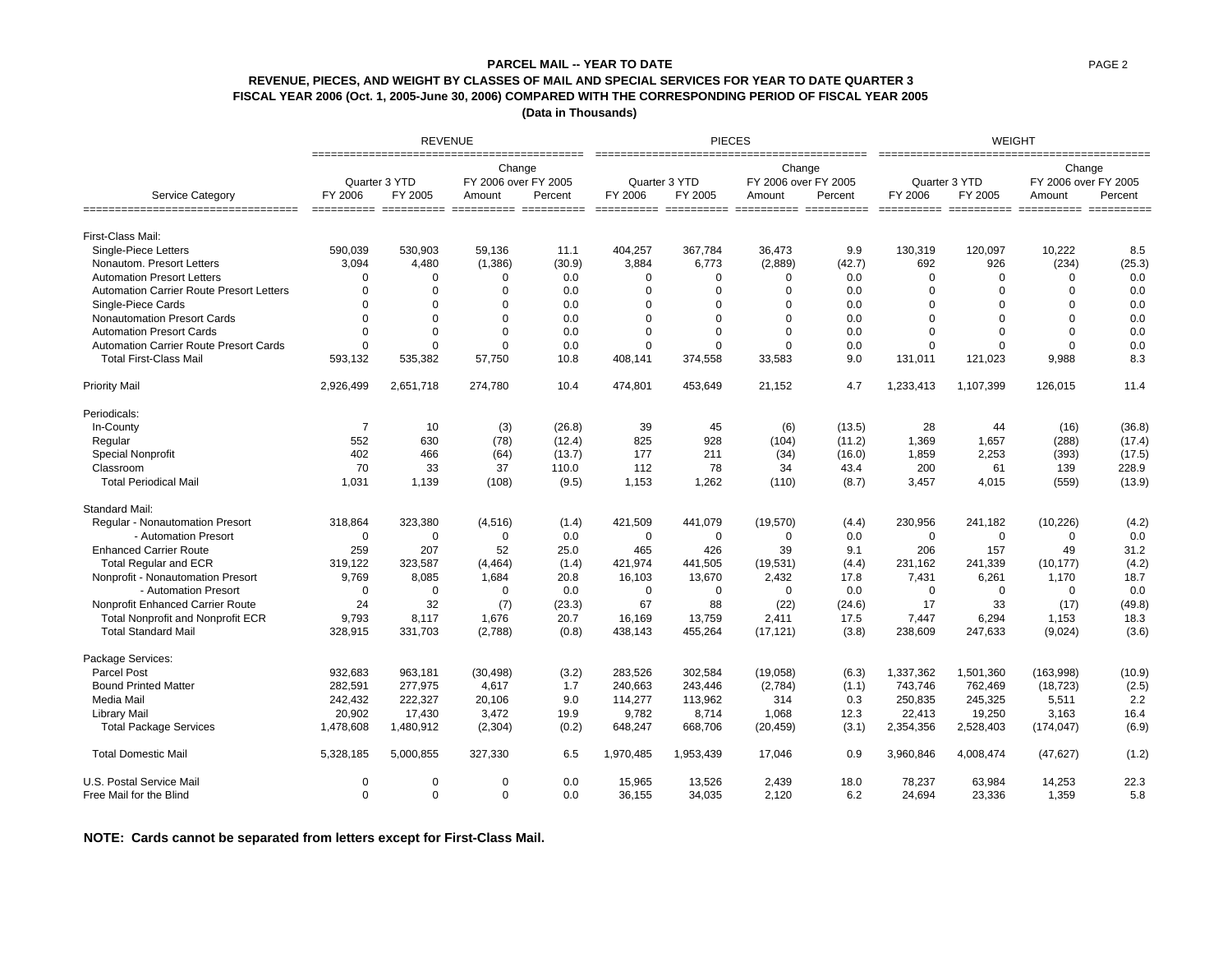| <b>RPW REVENUE FOR THIRD QUARTER OF FY 2006 --</b>               | TABLE 3-A<br>BY INDICIA -- | <b>IN THOUSANDS</b>  |             |                |                    |
|------------------------------------------------------------------|----------------------------|----------------------|-------------|----------------|--------------------|
| ********* CLASS/SUBCLASS ************<br><b>FIRST-CLASS MAIL</b> | <b>STAMP REVENUE</b>       | <b>METER REVENUE</b> | PVI REVENUE | PERMIT REVENUE | <b>TOT REVENUE</b> |
| SINGLE PIECE LETTERS FLATS AND PARCELS                           | 2,254,409                  | 2,109,458            | 121,921     | 370,676        | 4,856,464          |
| NONAUTO PRESORT LETTERS, FLATS AND PARC                          | 3,039                      | 95,848               | $\Omega$    | 83,119         | 182,007            |
| AUTOMATION PRESORT LETTERS AND FLATS                             | 62,956                     | 1,560,131            | 0           | 2,114,560      | 3,737,648          |
| AUTOMATION CARRIER ROUTE LETTERS                                 | 1,274                      | 8,455                | $\Omega$    | 38,489         | 48,217             |
| SINGLE-PIECE CARDS                                               | 76,622                     | 39,384               | 67          | 21,855         | 137,927            |
| NONAUTOMATION PRESORT CARDS                                      | 170                        | 335                  | $\Omega$    | 15,543         | 16,047             |
| <b>AUTOMATION PRESORT CARDS</b>                                  | 6,960                      | 697                  | $\mathbf 0$ | 136,398        | 144,055            |
| AUTOMATION CARRIER ROUTE PRESORT CARDS                           | 5                          | 6                    | $\Omega$    | 3,193          | 3,203              |
| TOTAL FIRST-CLASS MAIL                                           | 2,405,434                  | 3,814,313            | 121,987     | 2,783,833      | 9,125,568          |
| <b>PRIORITY MAIL</b>                                             | 51,331                     | 519,274              | 431,193     | 203,248        | 1,205,045          |
| <b>PERIODICALS</b>                                               | 0                          | 0                    | 0           | 555,734        | 555,734            |
| <b>STANDARD MAIL</b>                                             |                            |                      |             |                |                    |
| <b>REGULAR - NONAUTOMATION PRESORT</b>                           | 5,689                      | 10,138               | 0           | 258,291        | 274,117            |
| <b>REGULAR - AUTOMATION PRESORT</b>                              | 92,218                     | 169,564              | $\Omega$    | 2,483,621      | 2,745,403          |
| REGULAR - ENHANCED CARRIER ROUTE                                 | 6,412                      | 7,506                | $\Omega$    | 1,385,113      | 1,399,032          |
| NONPROFIT - NONAUTO PRESORT                                      | 3,278                      | 3,649                | 0           | 57,307         | 64,235             |
| NONPROFIT - AUTOMATION PRESORT                                   | 43,909                     | 27,683               | $\mathbf 0$ | 225,401        | 296,994            |
| NONPROFIT - ENHANCED CARRIER RT                                  | 497                        | 234                  | 0           | 59,221         | 59,952             |
| <b>TOTAL STANDARD MAIL</b>                                       | 152,004                    | 218,775              | $\Omega$    | 4,468,954      | 4,839,732          |
| <b>PACKAGE SERVICES</b>                                          |                            |                      |             |                |                    |
| <b>PARCEL POST</b>                                               | 3,394                      | 45,971               | 85,907      | 137,053        | 272,325            |
| <b>BOUND PRINTED MATTER</b>                                      | 458                        | 8,107                | 1,930       | 135,958        | 146,453            |
| <b>MEDIA MAIL</b>                                                | 3,357                      | 29,309               | 26,361      | 27,681         | 86,708             |
| <b>LIBRARY MAIL</b>                                              | 178                        | 5,252                | 458         | 2,120          | 8,008              |
| <b>TOTAL PACKAGE SERVICES</b>                                    | 7,386                      | 88,640               | 114,656     | 302,812        | 513,494            |
| <b>TOTAL ALL CATEGORIES</b>                                      | 2.616.155                  | 4,641,002            | 667.836     | 8,314,580      | 16.239.573         |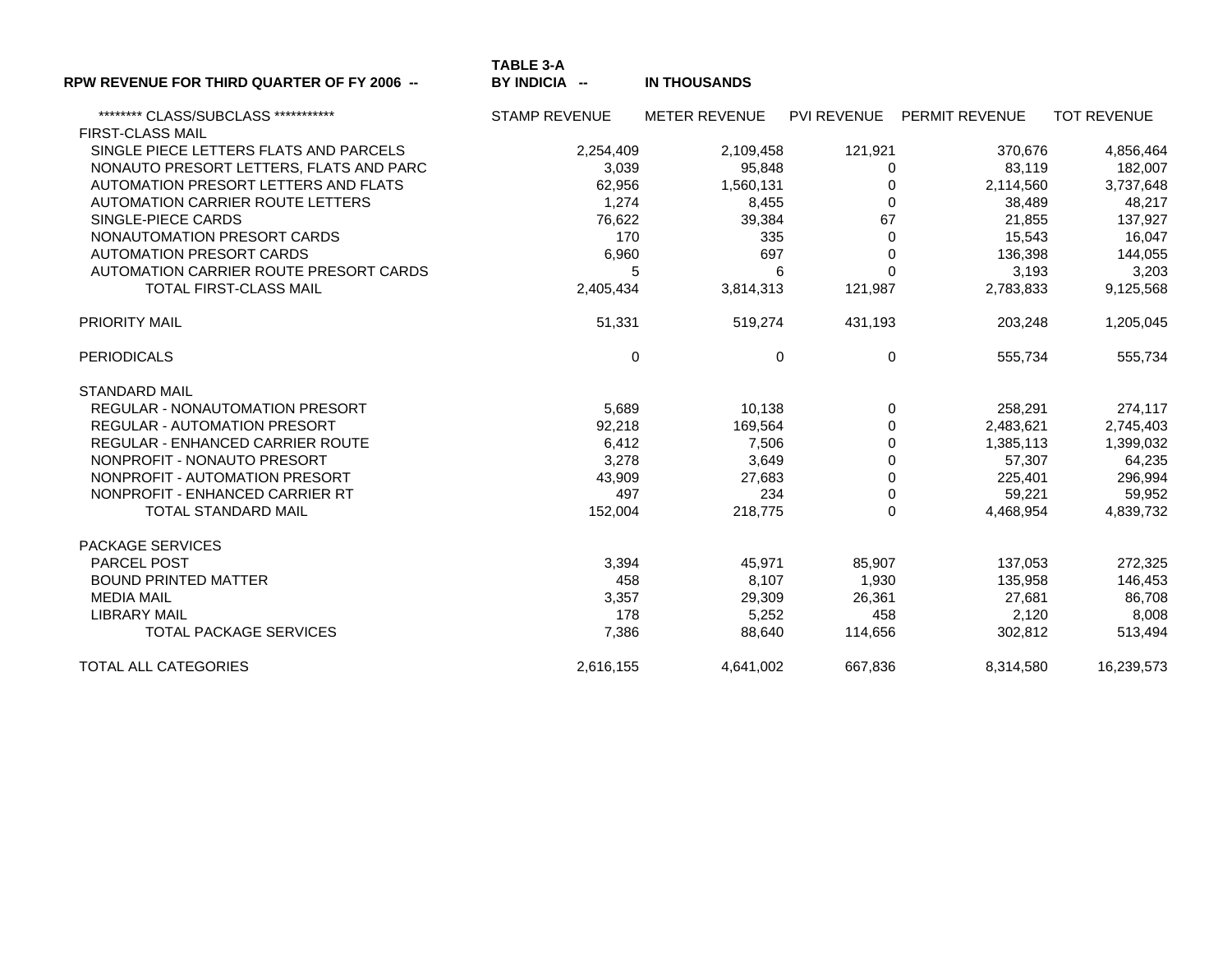| <b>RPW VOLUME FOR THIRD QUARTER OF FY 2006 --</b> | <b>TABLE 3-B</b><br>BY INDICIA -- | <b>IN THOUSANDS</b> |                      |                   |                     |
|---------------------------------------------------|-----------------------------------|---------------------|----------------------|-------------------|---------------------|
| ******** CLASS/SUBCLASS ***********               | <b>STAMP VOLUME</b>               | <b>METER VOLUME</b> | PVI VOLUME           | PERMIT VOLUME     | <b>TOTAL VOLUME</b> |
| <b>FIRST-CLASS MAIL</b>                           |                                   |                     |                      |                   |                     |
| SINGLE PIECE LETTERS FLATS AND PARCELS            | 5,411,811                         | 3,964,888           | 109,427              | 681,670           | 10,167,796          |
| NONAUTO PRESORT LETTERS, FLATS AND PARC           | 7,008                             | 210,498             | 0                    | 205,981           | 423,487             |
| AUTOMATION PRESORT LETTERS AND FLATS              | 193,853                           | 5,076,600           | $\Omega$             | 6,478,644         | 11,749,098          |
| AUTOMATION CARRIER ROUTE LETTERS                  | 4,319                             | 28,783              | $\Omega$             | 126,509           | 159,611             |
| SINGLE-PIECE CARDS<br>NONAUTOMATION PRESORT CARDS | 318,506<br>761                    | 163,470             | 278<br>$\Omega$      | 92,268            | 574,522             |
| <b>AUTOMATION PRESORT CARDS</b>                   |                                   | 1,502               |                      | 69,719            | 71,981              |
| AUTOMATION CARRIER ROUTE PRESORT CARDS            | 36,723<br>28                      | 3,647<br>32         | $\Omega$<br>$\Omega$ | 712,192<br>17,841 | 752,562<br>17,902   |
| <b>TOTAL FIRST-CLASS MAIL</b>                     |                                   |                     |                      |                   |                     |
|                                                   | 5,973,010                         | 9,449,418           | 109,705              | 8,384,825         | 23,916,958          |
| <b>PRIORITY MAIL</b>                              | 11,466                            | 100,439             | 72,261               | 36,402            | 220,568             |
| <b>PERIODICALS</b>                                | 0                                 | $\mathbf 0$         | $\mathbf 0$          | 2,273,776         | 2,273,776           |
| <b>STANDARD MAIL</b>                              |                                   |                     |                      |                   |                     |
| <b>REGULAR - NONAUTOMATION PRESORT</b>            | 20,223                            | 33,990              | $\mathbf 0$          | 640,051           | 694,264             |
| <b>REGULAR - AUTOMATION PRESORT</b>               | 461,435                           | 864,204             | $\Omega$             | 11,433,770        | 12,759,410          |
| REGULAR - ENHANCED CARRIER ROUTE                  | 40,802                            | 47,617              | $\mathbf 0$          | 8,023,028         | 8,111,447           |
| NONPROFIT - NONAUTO PRESORT                       | 19,734                            | 22,027              | $\mathbf 0$          | 337,234           | 378,995             |
| NONPROFIT - AUTOMATION PRESORT                    | 351,638                           | 220,325             | $\mathbf 0$          | 1,724,954         | 2,296,917           |
| NONPROFIT - ENHANCED CARRIER RT                   | 4,687                             | 2,196               | $\mathbf 0$          | 577,979           | 584,863             |
| <b>TOTAL STANDARD MAIL</b>                        | 898,519                           | 1,190,361           | $\Omega$             | 22,737,016        | 24,825,895          |
| <b>PACKAGE SERVICES</b>                           |                                   |                     |                      |                   |                     |
| <b>PARCEL POST</b>                                | 634                               | 7,736               | 12,904               | 56,278            | 77,552              |
| <b>BOUND PRINTED MATTER</b>                       | 218                               | 3,676               | 758                  | 129,846           | 134,498             |
| <b>MEDIA MAIL</b>                                 | 1,704                             | 13,509              | 10,807               | 13,981            | 40,001              |
| <b>LIBRARY MAIL</b>                               | 91                                | 2,593               | 184                  | 928               | 3,796               |
| <b>TOTAL PACKAGE SERVICES</b>                     | 2,647                             | 27,515              | 24,653               | 201,033           | 255,848             |
| TOTAL ALL CATEGORIES                              | 6,885,643                         | 10,767,732          | 206.619              | 33,633,051        | 51,493,045          |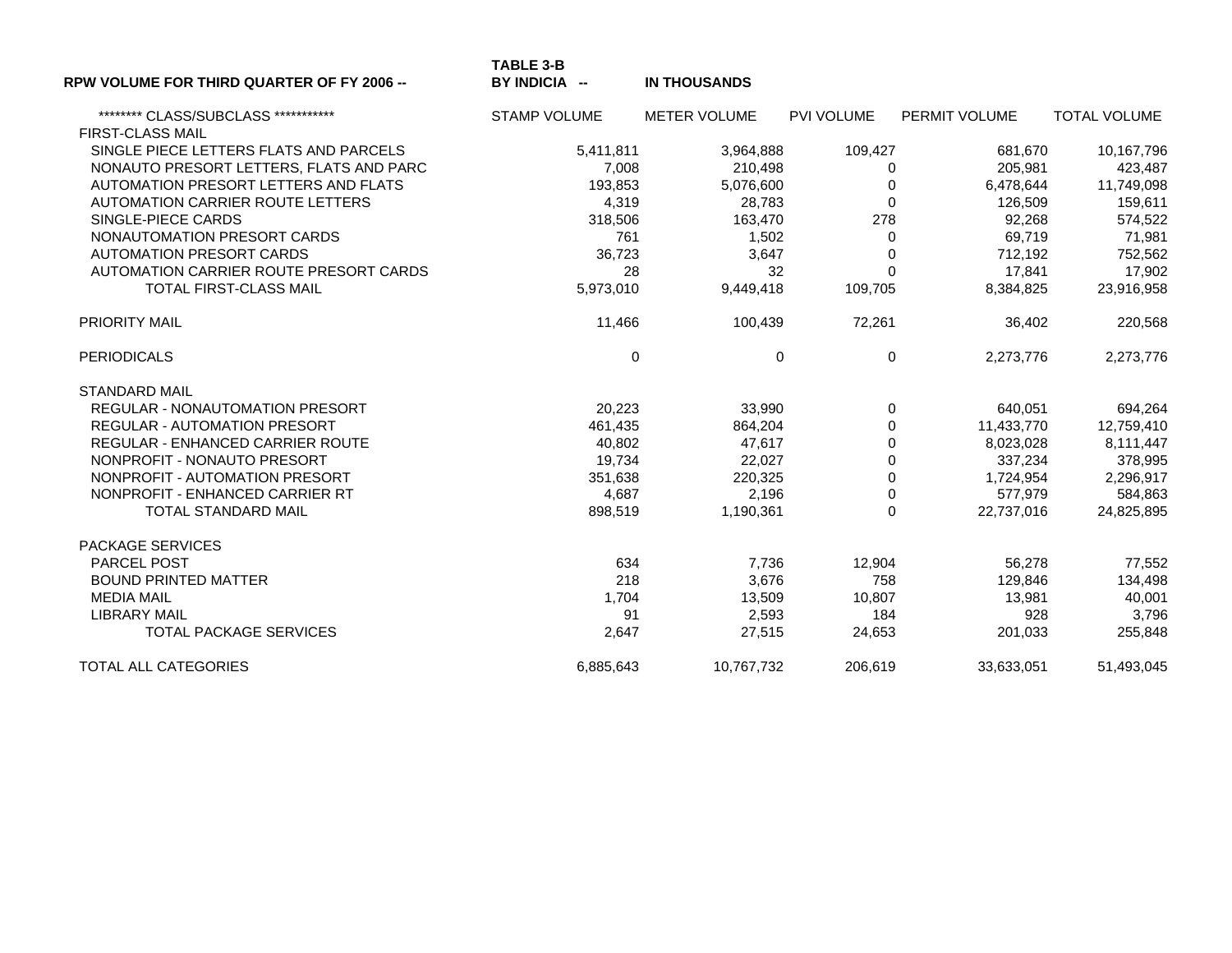| <b>RPW WEIGHT FOR THIRD QUATER OF FY 2006 --</b> | <b>TABLE 3-C</b><br>BY INDICIA -- | <b>IN THOUSANDS</b> |                   |               |                     |
|--------------------------------------------------|-----------------------------------|---------------------|-------------------|---------------|---------------------|
| ******** CLASS/SUBCLASS ************             | <b>STAMP WEIGHT</b>               | <b>METER WEIGHT</b> | <b>PVI WEIGHT</b> | PERMIT WEIGHT | <b>TOTAL WEIGHT</b> |
| <b>FIRST-CLASS MAIL</b>                          |                                   |                     |                   |               |                     |
| SINGLE PIECE LETTERS FLATS AND PARCELS           | 157,530                           | 257,538             | 23,905            | 53,236        | 492,209             |
| NONAUTO PRESORT LETTERS, FLATS AND PARC          | 360                               | 14,415              | $\Omega$          | 10,428        | 25,202              |
| AUTOMATION PRESORT LETTERS AND FLATS             | 8,360                             | 195,377             | $\Omega$          | 335,953       | 539,690             |
| <b>AUTOMATION CARRIER ROUTE LETTERS</b>          | 188                               | 1,262               | $\Omega$          | 5,934         | 7,385               |
| SINGLE-PIECE CARDS                               | 1,991                             | 1,022               | $\overline{c}$    | 758           | 3,772               |
| NONAUTOMATION PRESORT CARDS                      | 16                                | 42                  | $\Omega$          | 679           | 737                 |
| <b>AUTOMATION PRESORT CARDS</b>                  | 858                               | 123                 | $\Omega$          | 7,883         | 8,863               |
| AUTOMATION CARRIER ROUTE PRESORT CARDS           | $\Omega$                          | 1                   | $\Omega$          | 178           | 179                 |
| TOTAL FIRST-CLASS MAIL                           | 169,302                           | 469,780             | 23,907            | 415,049       | 1,078,038           |
| <b>PRIORITY MAIL</b>                             | 12,333                            | 174,266             | 161,233           | 72,263        | 420,095             |
| <b>PERIODICALS</b>                               | 0                                 | $\mathbf 0$         | $\mathbf 0$       | 1,008,816     | 1,008,816           |
| <b>STANDARD MAIL</b>                             |                                   |                     |                   |               |                     |
| REGULAR - NONAUTOMATION PRESORT                  | 1,099                             | 2,616               | $\mathbf 0$       | 134,038       | 137,753             |
| <b>REGULAR - AUTOMATION PRESORT</b>              | 22,734                            | 38,288              | $\Omega$          | 1,030,166     | 1,091,188           |
| REGULAR - ENHANCED CARRIER ROUTE                 | 1,934                             | 2,109               | 0                 | 1,276,199     | 1,280,242           |
| NONPROFIT - NONAUTO PRESORT                      | 1,118                             | 1,267               | 0                 | 21,981        | 24,366              |
| NONPROFIT - AUTOMATION PRESORT                   | 19,932                            | 11,599              | $\mathbf 0$       | 131,749       | 163,280             |
| NONPROFIT - ENHANCED CARRIER RT                  | 228                               | 161                 | 0                 | 49,492        | 49,881              |
| <b>TOTAL STANDARD MAIL</b>                       | 47,045                            | 56,041              | $\Omega$          | 2,643,625     | 2,746,711           |
| <b>PACKAGE SERVICES</b>                          |                                   |                     |                   |               |                     |
| <b>PARCEL POST</b>                               | 2,629                             | 30,568              | 57,761            | 248,464       | 339,421             |
| <b>BOUND PRINTED MATTER</b>                      | 342                               | 7,191               | 1,939             | 288,097       | 297,569             |
| <b>MEDIA MAIL</b>                                | 2,107                             | 23,739              | 24,940            | 30,167        | 80,952              |
| <b>LIBRARY MAIL</b>                              | 121                               | 4,371               | 497               | 2,567         | 7,556               |
| <b>TOTAL PACKAGE SERVICES</b>                    | 5,199                             | 65,868              | 85,136            | 569,295       | 725,498             |
| TOTAL ALL CATEGORIES                             | 233,879                           | 765,956             | 270.277           | 4,709,047     | 5,979,158           |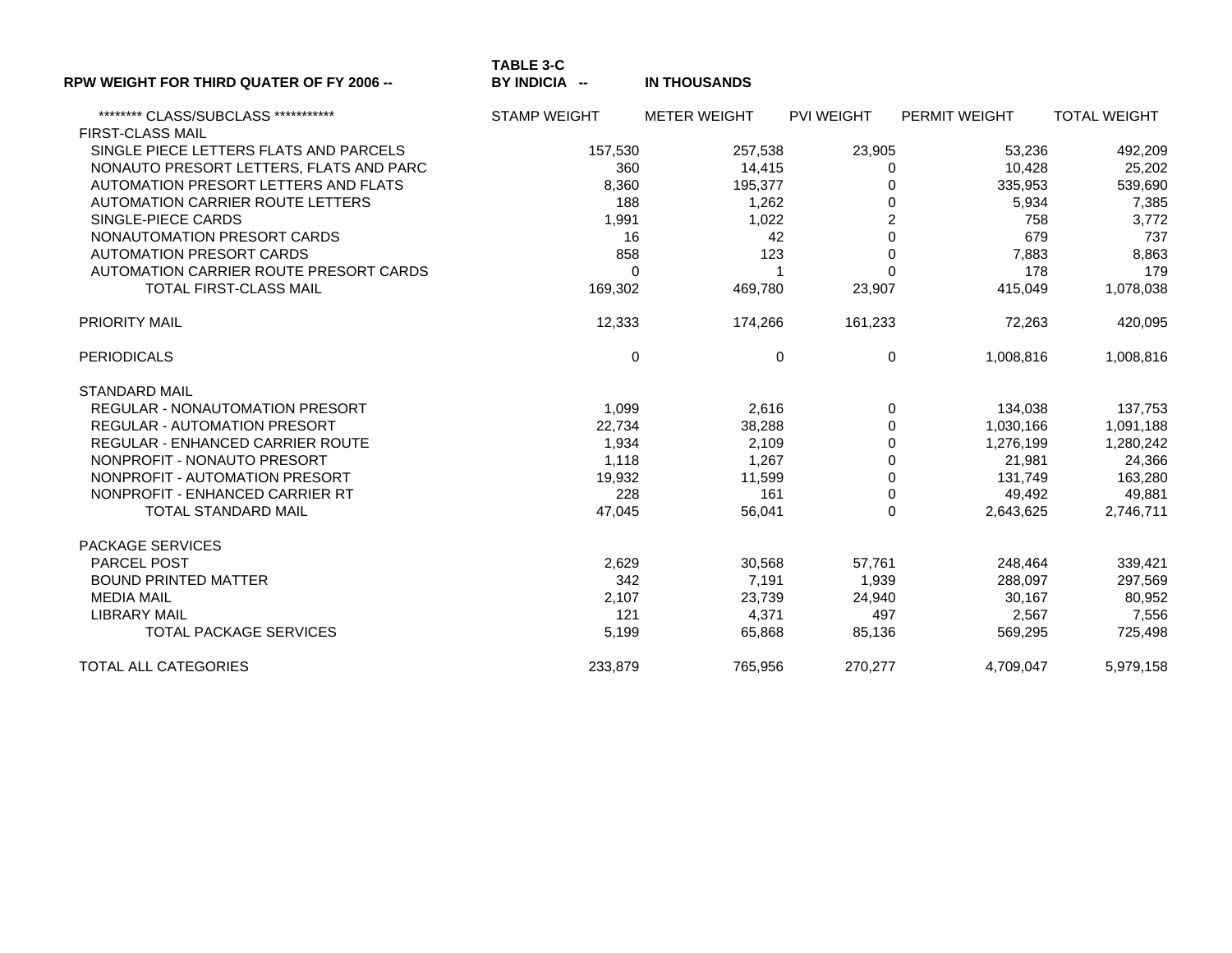### **TABLE 4 QUARTER 3 FY-2006 PERCENTAGE OF MAIL DELIVERED WITHIN SPECIFIED NUMBER OF DAYS FOR STAMP AND METER MAIL**

| <b>AVG</b>                   | DAYS TO         |       |        |        |        |        |        |        |        |        |         |
|------------------------------|-----------------|-------|--------|--------|--------|--------|--------|--------|--------|--------|---------|
| <b>GROUP</b>                 | <b>DELIVERY</b> | 1 DAY | 2 DAYS | 3 DAYS | 4 DAYS | 5 DAYS | 6 DAYS | 7 DAYS | 8 DAYS | 9 DAYS | 10 DAYS |
| All First-class Single Piece | 1.7             | 55.8  | 83.8   | 95.8   | 98.1   | 99.0   | 99.4   | 99.6   | 99.7   | 99.8   | 99.8    |
| Letters                      | 1.6             | 57.0  | 85.1   | 96.7   | 98.6   | 99.3   | 99.6   | 99.7   | 99.8   | 99.9   | 99.9    |
| Cards                        | 1.5             | 70.2  | 88.0   | 95.4   | 97.6   | 98.6   | 99.1   | 99.4   | 99.6   | 99.7   | 99.8    |
| <b>Flats</b>                 | 2.3             | 36.6  | 68.0   | 87.0   | 93.7   | 96.5   | 98.0   | 98.7   | 99.1   | 99.4   | 99.5    |
| Parcels/IPPS                 | 2.6             | 22.3  | 59.5   | 81.2   | 90.9   | 95.1   | 97.2   | 98.1   | 98.7   | 99.1   | 99.3    |
| All First-class Presort/Auto | 2.3             | 23.7  | 64.0   | 89.5   | 96.5   | 98.6   | 99.3   | 99.6   | 99.8   | 99.8   | 99.9    |
| Letters                      | 2.3             | 23.8  | 64.3   | 89.8   | 96.7   | 98.7   | 99.4   | 99.6   | 99.8   | 99.8   | 99.9    |
| Cards                        | 2.2             | 38.7  | 67.6   | 86.0   | 94.7   | 96.9   | 99.0   | 99.5   | 99.6   | 99.7   | 99.9    |
| <b>Flats</b>                 | 2.9             | 16.5  | 48.7   | 74.7   | 88.5   | 94.0   | 96.6   | 98.3   | 99.0   | 99.5   | 99.7    |
| Parcels/IPPS                 | 2.5             | 16.6  | 55.1   | 87.7   | 97.1   | 99.2   | 99.3   | 99.4   | 99.4   | 99.6   | 99.6    |
| All First-class Combined     | 1.9             | 44.5  | 76.8   | 93.6   | 97.6   | 98.9   | 99.4   | 99.6   | 99.7   | 99.8   | 99.9    |
| Letters                      | 1.9             | 44.4  | 77.3   | 94.1   | 97.9   | 99.0   | 99.5   | 99.7   | 99.8   | 99.8   | 99.9    |
| Cards                        | 1.5             | 69.4  | 87.4   | 95.1   | 97.5   | 98.5   | 99.1   | 99.4   | 99.6   | 99.7   | 99.8    |
| <b>Flats</b>                 | 2.3             | 34.2  | 65.7   | 85.5   | 93.0   | 96.2   | 97.8   | 98.6   | 99.1   | 99.4   | 99.5    |
| Parcels/IPPS                 | 2.6             | 22.2  | 59.4   | 81.3   | 91.0   | 95.2   | 97.2   | 98.1   | 98.8   | 99.2   | 99.3    |
| <b>All Priority</b>          | 2.1             | 22.9  | 78.9   | 92.3   | 96.6   | 98.4   | 99.1   | 99.4   | 99.6   | 99.7   | 99.7    |
| Identified                   | 2.1             | 20.1  | 79.7   | 93.1   | 97.1   | 98.7   | 99.3   | 99.5   | 99.7   | 99.8   | 99.8    |
| Nonidentified                | 2.2             | 36.5  | 75.0   | 88.3   | 94.1   | 96.7   | 98.1   | 98.5   | 99.0   | 99.2   | 99.3    |
| All Package Services         | 4.8             | 8.1   | 24.2   | 39.0   | 55.2   | 68.8   | 78.7   | 84.6   | 89.7   | 93.0   | 95.1    |
| Parcel Post                  | 4.6             | 9.4   | 26.8   | 41.6   | 57.9   | 71.1   | 80.8   | 86.5   | 91.5   | 94.3   | 96.2    |
| <b>Bound Printed Matter</b>  | 4.2             | 14.3  | 37.7   | 53.2   | 67.3   | 77.0   | 83.1   | 86.7   | 89.9   | 92.7   | 94.5    |
| Media Mail                   | 5.2             | 5.2   | 18.4   | 32.8   | 49.6   | 64.7   | 75.4   | 82.2   | 87.8   | 91.7   | 94.3    |
| Library                      | 4.0             | 16.0  | 39.0   | 54.9   | 68.0   | 76.9   | 85.9   | 90.6   | 93.9   | 95.5   | 96.3    |

**NOTE: Days To Delivery is defined as the difference between the postmark date or meter strip date, when readable, and the date the mailpiece was sampled in ODIS-RPW. Days To Delivery can be overstated due to "stale" meter dates i.e. meter dates preceding the date the mailpiece entered the Postal network.**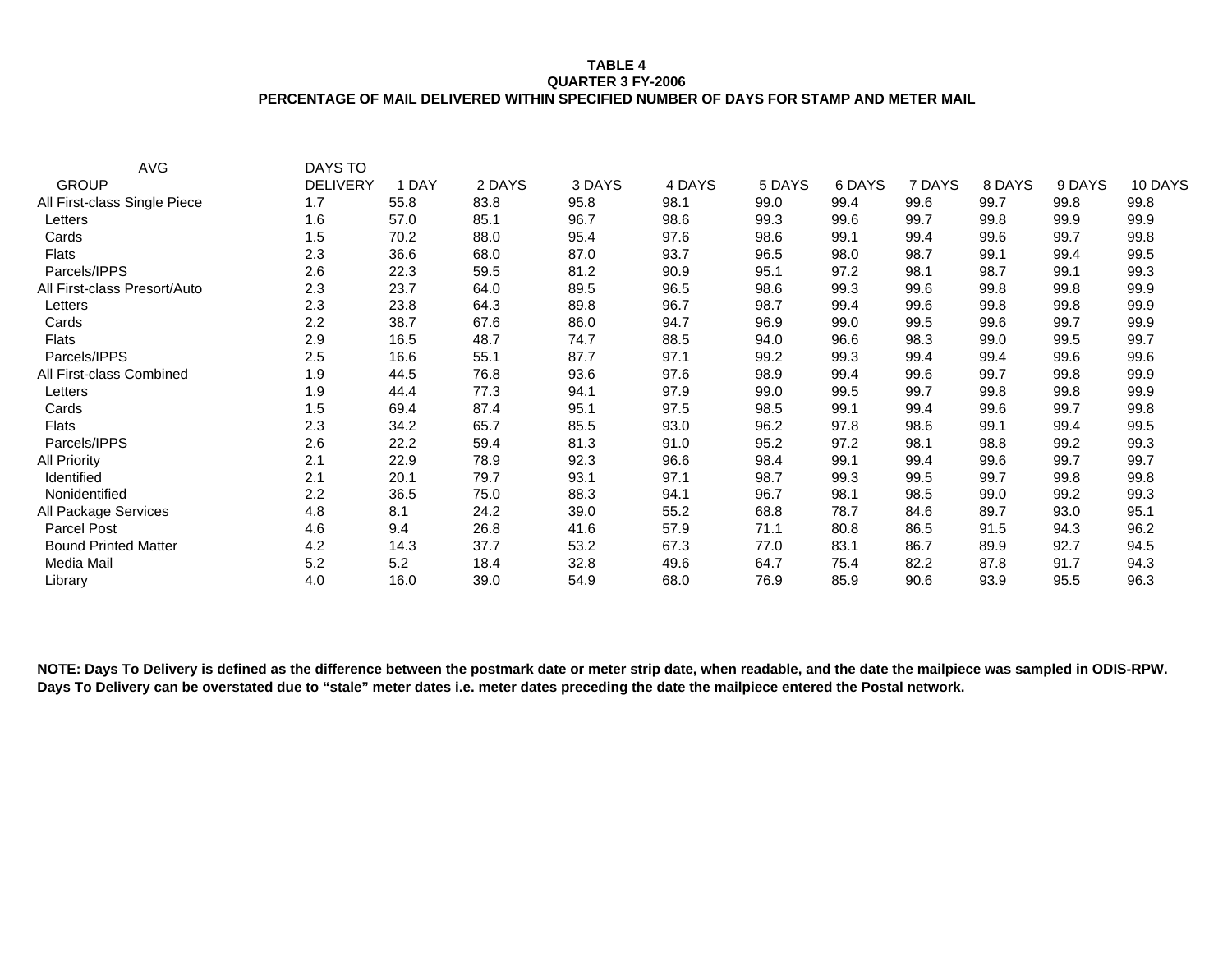### **TABLE 5 QUARTER 3 FY-2006INTRA-PDC AND INTER-PDC VOLUME AND AVERAGE DAYS TO DELIVERY BY MAIL CLASS FOR STAMP AND METER MAIL**

| % INTRA-PDC | INTRA-PDC<br><b>AVG DELIVERY</b> | % INTER-PDC | <b>INTER-PDC</b><br>AVG DELIVERY |
|-------------|----------------------------------|-------------|----------------------------------|
|             |                                  |             | <b>DAYS</b>                      |
| 40.8        | 1.1                              | 59.2        | 2.1                              |
| 15.9        | 1.3                              | 84.1        | 2.5                              |
| 32.1        | 1.2                              | 67.9        | 2.2                              |
| 11.5        | 1.3                              | 88.5        | 2.3                              |
| 9.9         | 2.0                              | 90.1        | 4.8                              |
| 17.3        | 2.0                              | 82.7        | 4.7                              |
| 6.0         | 2.3                              | 94.0        | 5.3                              |
| 16.5        | 1.9                              | 83.5        | 4.4                              |
|             | <b>VOLUME</b>                    | <b>DAYS</b> | <b>VOLUME</b>                    |

**NOTE: Days To Delivery is defined as the difference between the postmark date or meter strip date, when readable, and the date the mailpiece was sampled in ODIS-RPW. Days To Delivery can be overstated due to "stale" meter dates i.e. meter dates preceding the date the mailpiece entered the Postal network.**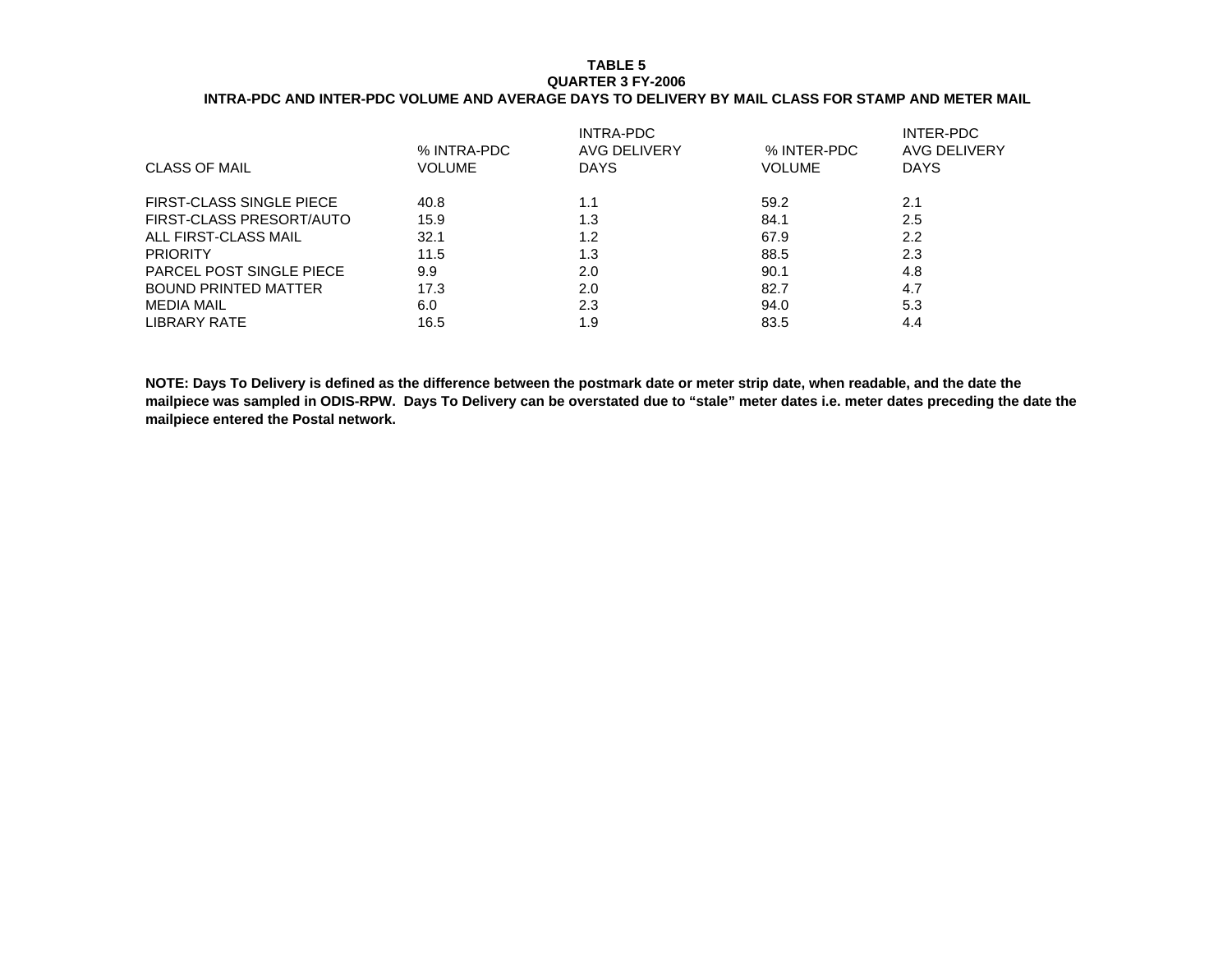## **TABLE 6 QUARTER 3 FY -2006 FIRST-CLASS SINGLE PIECE SERVICESERVICE COMMITMENT ACHIEVEMENTSTAMPED MAIL**

|                     |                                                                                                                                  | EACH AREA AS                                                                                                 | <b>ORIGIN</b>                                                                                           | EACH AREA AS                                                                                                   | <b>DESTINATION</b>                                                                                           |                                                                                                       |
|---------------------|----------------------------------------------------------------------------------------------------------------------------------|--------------------------------------------------------------------------------------------------------------|---------------------------------------------------------------------------------------------------------|----------------------------------------------------------------------------------------------------------------|--------------------------------------------------------------------------------------------------------------|-------------------------------------------------------------------------------------------------------|
|                     |                                                                                                                                  | ------------                                                                                                 | ------                                                                                                  |                                                                                                                |                                                                                                              |                                                                                                       |
|                     | --------------<br><b>PERCENT</b><br><b>DELIVERED</b><br><b>WITHIN</b><br><b>OVERNIGHT</b><br><b>COMMITMENT</b><br>-------------- | <b>PERCENT</b><br><b>DELIVERED</b><br><b>WITHIN</b><br><b>TWO-DAY</b><br><b>COMMITMENT</b><br>-------------- | <b>PERCENT</b><br><b>DELIVERED</b><br><b>WITHIN</b><br>THREE-DAY<br><b>COMMITMENT</b><br>-------------- | <b>PERCENT</b><br><b>DELIVERED</b><br><b>WITHIN</b><br><b>OVERNIGHT</b><br><b>COMMITMENT</b><br>-------------- | <b>PERCENT</b><br><b>DELIVERED</b><br><b>WITHIN</b><br><b>TWO-DAY</b><br><b>COMMITMENT</b><br>-------------- | ------------<br><b>PERCENT</b><br><b>DELIVERED</b><br><b>WITHIN</b><br>THREE-DAY<br><b>COMMITMENT</b> |
| NEW YORK METRO      | 98                                                                                                                               | 96                                                                                                           | 96                                                                                                      | 98                                                                                                             | 96                                                                                                           | 85                                                                                                    |
| NORTHEAST AREA      | 97                                                                                                                               | 95                                                                                                           | 95                                                                                                      | 97                                                                                                             | 94                                                                                                           | 92                                                                                                    |
| <b>EASTERN AREA</b> | 95                                                                                                                               | 94                                                                                                           | 93                                                                                                      | 95                                                                                                             | 95                                                                                                           | 95                                                                                                    |
| <b>WESTERN AREA</b> | 97                                                                                                                               | 93                                                                                                           | 92                                                                                                      | 97                                                                                                             | 94                                                                                                           | 94                                                                                                    |
| <b>PACIFIC AREA</b> | 97                                                                                                                               | 95                                                                                                           | 93                                                                                                      | 97                                                                                                             | 95                                                                                                           | 94                                                                                                    |
| SOUTHWEST AREA      | 95                                                                                                                               | 94                                                                                                           | 95                                                                                                      | 95                                                                                                             | 94                                                                                                           | 96                                                                                                    |
| SOUTHEAST AREA      | 97                                                                                                                               | 95                                                                                                           | 95                                                                                                      | 97                                                                                                             | 95                                                                                                           | 94                                                                                                    |
| <b>GREAT LAKES</b>  | 97                                                                                                                               | 95                                                                                                           | 95                                                                                                      | 97                                                                                                             | 95                                                                                                           | 94                                                                                                    |
| CAPITAL METRO       | 98                                                                                                                               | 95                                                                                                           | 96                                                                                                      | 98                                                                                                             | 92                                                                                                           | 93                                                                                                    |
| <b>NATIONAL</b>     | 96                                                                                                                               | 95                                                                                                           | 94                                                                                                      | 96                                                                                                             | 95                                                                                                           | 94                                                                                                    |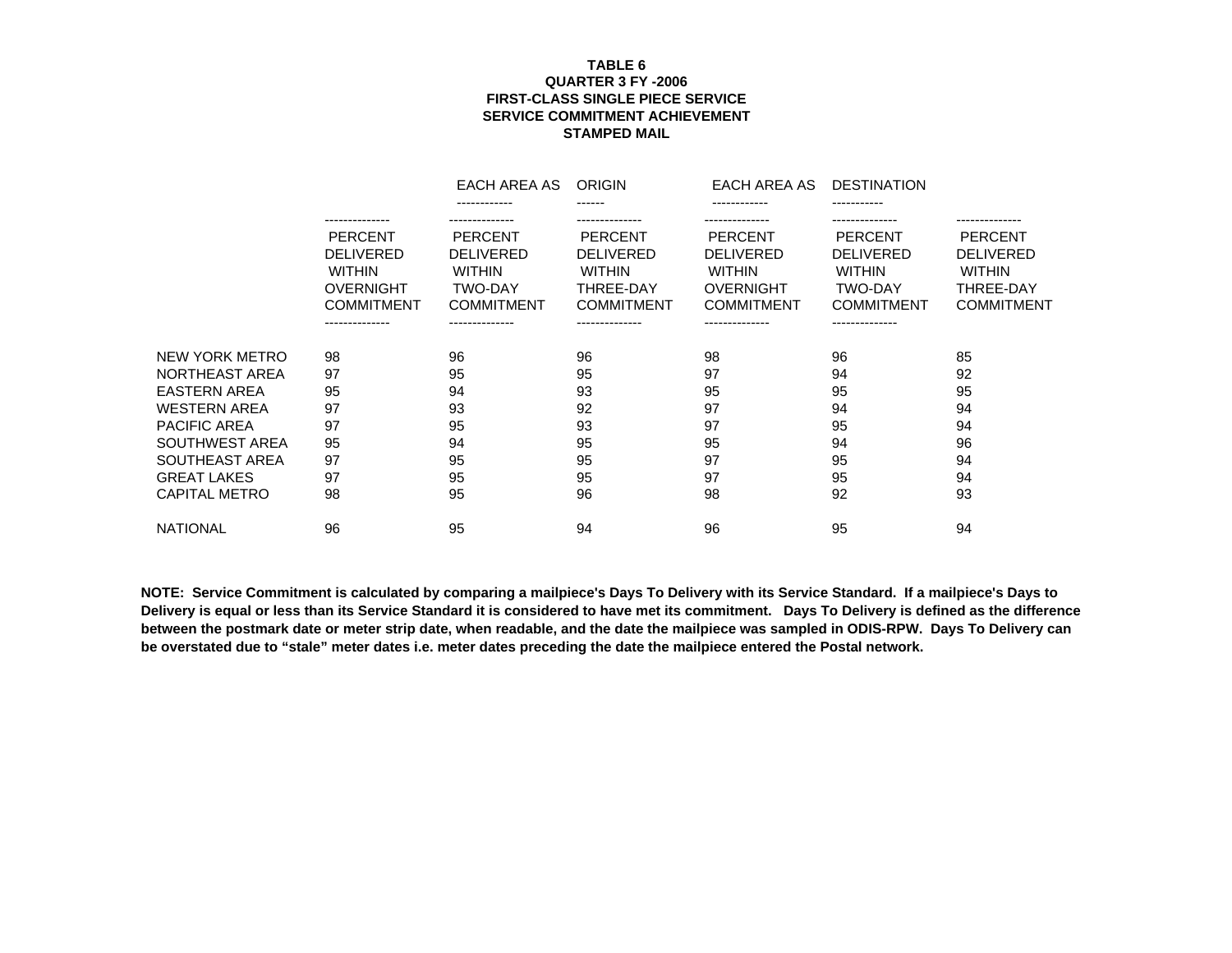## **TABLE 7 QUARTER 3 FY -2006 FIRST-CLASS SINGLE PIECE SERVICESERVICE COMMITMENT ACHIEVEMENTMETERED MAIL**

|                     |                   | EACH AREA AS      | <b>ORIGIN</b>     | EACH AREA AS      | <b>DESTINATION</b> |                   |
|---------------------|-------------------|-------------------|-------------------|-------------------|--------------------|-------------------|
|                     |                   | ------------      | ------            | ------------      | -----------        |                   |
|                     | --------------    |                   |                   |                   |                    | .                 |
|                     | <b>PERCENT</b>    | <b>PERCENT</b>    | <b>PERCENT</b>    | <b>PERCENT</b>    | <b>PERCENT</b>     | <b>PERCENT</b>    |
|                     | <b>DELIVERED</b>  | <b>DELIVERED</b>  | <b>DELIVERED</b>  | <b>DELIVERED</b>  | <b>DELIVERED</b>   | <b>DELIVERED</b>  |
|                     | <b>WITHIN</b>     | <b>WITHIN</b>     | <b>WITHIN</b>     | <b>WITHIN</b>     | <b>WITHIN</b>      | <b>WITHIN</b>     |
|                     | <b>OVERNIGHT</b>  | <b>TWO-DAY</b>    | THREE-DAY         | <b>OVERNIGHT</b>  | <b>TWO-DAY</b>     | THREE-DAY         |
|                     | <b>COMMITMENT</b> | <b>COMMITMENT</b> | <b>COMMITMENT</b> | <b>COMMITMENT</b> | <b>COMMITMENT</b>  | <b>COMMITMENT</b> |
|                     | --------------    | --------------    | --------------    | --------------    | --------------     |                   |
| NEW YORK METRO      | 83                | 78                | 76                | 83                | 82                 | 80                |
| NORTHEAST AREA      | 87                | 85                | 82                | 87                | 83                 | 80                |
| <b>EASTERN AREA</b> | 83                | 80                | 80                | 83                | 80                 | 81                |
| <b>WESTERN AREA</b> | 87                | 84                | 82                | 87                | 85                 | 84                |
| <b>PACIFIC AREA</b> | 85                | 85                | 82                | 85                | 85                 | 82                |
| SOUTHWEST AREA      | 83                | 82                | 82                | 83                | 82                 | 82                |
| SOUTHEAST AREA      | 82                | 80                | 81                | 82                | 80                 | 80                |
| <b>GREAT LAKES</b>  | 86                | 85                | 82                | 86                | 83                 | 79                |
| CAPITAL METRO       | 82                | 82                | 85                | 83                | 78                 | 85                |
|                     |                   |                   |                   |                   |                    |                   |
| <b>NATIONAL</b>     | 85                | 82                | 81                | 85                | 82                 | 81                |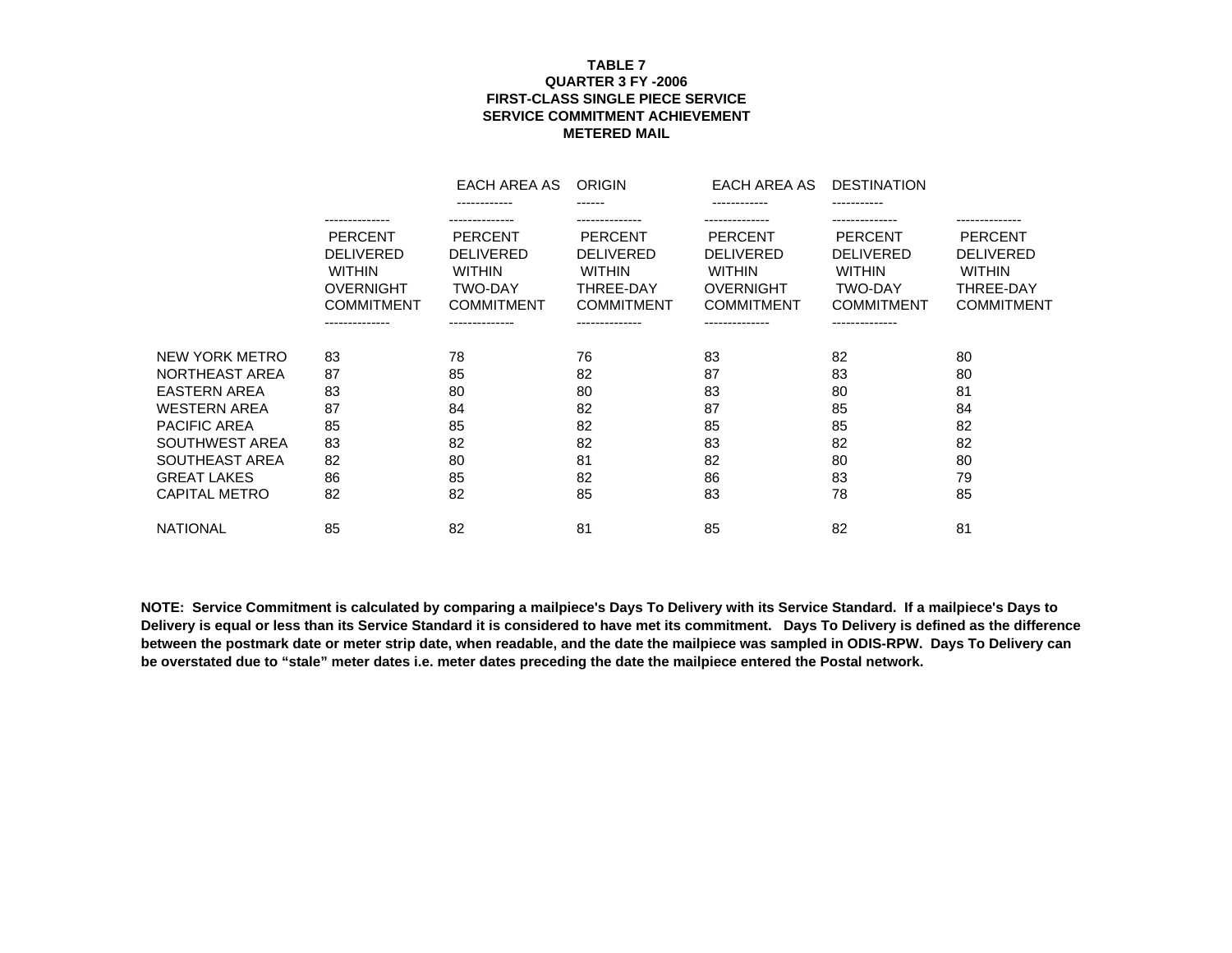## **QUARTER 3 FY -2006FIRST-CLASS SINGLE PIECE SERVICE SERVICE COMMITMENT ACHIEVEMENT STAMPED AND METERED MAILTABLE 8**

|                      |                                                                                                                | EACH AREA AS                                                                               | <b>ORIGIN</b>                                                                                | EACH AREA AS                                                                                 | <b>DESTINATION</b>                                                                         |                                                                                       |
|----------------------|----------------------------------------------------------------------------------------------------------------|--------------------------------------------------------------------------------------------|----------------------------------------------------------------------------------------------|----------------------------------------------------------------------------------------------|--------------------------------------------------------------------------------------------|---------------------------------------------------------------------------------------|
|                      | --------------                                                                                                 | ------------                                                                               | ------                                                                                       |                                                                                              |                                                                                            |                                                                                       |
|                      | <b>PERCENT</b><br><b>DELIVERED</b><br><b>WITHIN</b><br><b>OVERNIGHT</b><br><b>COMMITMENT</b><br>-------------- | <b>PERCENT</b><br><b>DELIVERED</b><br><b>WITHIN</b><br><b>TWO-DAY</b><br><b>COMMITMENT</b> | <b>PERCENT</b><br><b>DELIVERED</b><br><b>WITHIN</b><br><b>THREE-DAY</b><br><b>COMMITMENT</b> | <b>PERCENT</b><br><b>DELIVERED</b><br><b>WITHIN</b><br><b>OVERNIGHT</b><br><b>COMMITMENT</b> | <b>PERCENT</b><br><b>DELIVERED</b><br><b>WITHIN</b><br><b>TWO-DAY</b><br><b>COMMITMENT</b> | <b>PERCENT</b><br><b>DELIVERED</b><br><b>WITHIN</b><br>THREE-DAY<br><b>COMMITMENT</b> |
| NEW YORK METRO       | 90                                                                                                             | 87                                                                                         | 86                                                                                           | 90                                                                                           | 89                                                                                         | 83                                                                                    |
| NORTHEAST AREA       | 93                                                                                                             | 90                                                                                         | 89                                                                                           | 93                                                                                           | 88                                                                                         | 86                                                                                    |
| <b>EASTERN AREA</b>  | 90                                                                                                             | 88                                                                                         | 87                                                                                           | 90                                                                                           | 89                                                                                         | 90                                                                                    |
| <b>WESTERN AREA</b>  | 93                                                                                                             | 90                                                                                         | 88                                                                                           | 93                                                                                           | 90                                                                                         | 90                                                                                    |
| <b>PACIFIC AREA</b>  | 91                                                                                                             | 91                                                                                         | 89                                                                                           | 91                                                                                           | 91                                                                                         | 89                                                                                    |
| SOUTHWEST AREA       | 90                                                                                                             | 89                                                                                         | 90                                                                                           | 90                                                                                           | 89                                                                                         | 91                                                                                    |
| SOUTHEAST AREA       | 90                                                                                                             | 88                                                                                         | 90                                                                                           | 90                                                                                           | 88                                                                                         | 87                                                                                    |
| <b>GREAT LAKES</b>   | 92                                                                                                             | 91                                                                                         | 89                                                                                           | 92                                                                                           | 91                                                                                         | 89                                                                                    |
| <b>CAPITAL METRO</b> | 90                                                                                                             | 89                                                                                         | 90                                                                                           | 91                                                                                           | 86                                                                                         | 89                                                                                    |
| <b>NATIONAL</b>      | 91                                                                                                             | 89                                                                                         | 89                                                                                           | 91                                                                                           | 89                                                                                         | 89                                                                                    |